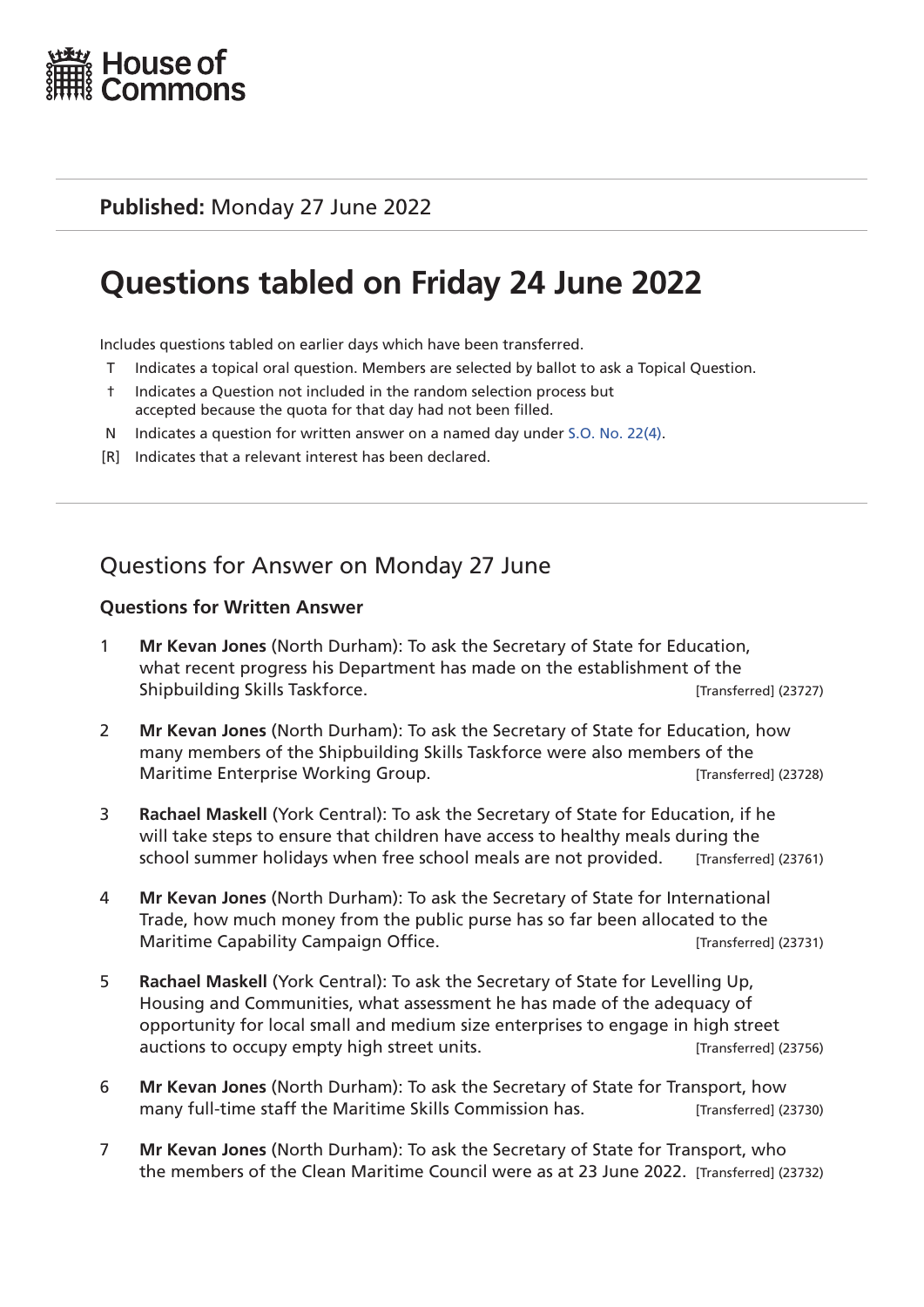- 8N **Sarah Olney** (Richmond Park): To ask the Secretary of State for Transport, if he will make an estimate of the average cost of charging an electric vehicle through a (a) public and (b) private electric vehicle charging point. [Transferred] (23367)
- 9 **James Wild** (North West Norfolk): To ask the Secretary of State for Health and Social Care, if he will list the regulatory authorisations are required from the Food Standards Agency for conventionally bred crops. The integration of  $[Transfered]$  (23436)
- 10 **Daisy Cooper** (St Albans): To ask the Secretary of State for Foreign, Commonwealth and Development Affairs, with reference to the Foreign, Commonwealth and Development Office's guidance entitled, Afghan Citizens Resettlement Scheme Pathway 3: eligibility for British Council and GardaWorld contractors and Chevening Alumni, published on 13 June 2022, if she will make an assessment of the adequacy of the limit of 1,500 applicants to that pathway in meeting the needs of those eligible groups. The meeting the needs of those eligible groups.
- 11N **Yasmin Qureshi** (Bolton South East): To ask the Secretary of State for the Home Department, how many refugees from (a) Ukraine and (b) Afghanistan have been settled in Bolton South East constituency since June 2020. [Transferred] (23250)
- 12 **Mr Steve Baker** (Wycombe): To ask the Chancellor of the Exchequer, if he will make it his policy to ensure that children in care receive National Insurance numbers at the same time as children living with their biological parents; and if she will make a statement. **Example 23740** (Transferred] (23740)
- 13 **Rachael Maskell** (York Central): To ask the Chancellor of the Exchequer, whether his Department is taking steps to encourage the establishment of more social businesses and cooperatives. [Transferred] (23758)
- 14 **Rachael Maskell** (York Central): To ask the Chancellor of the Exchequer, whether he has made an assessment of the potential merits of a co-operative business incubator for growing the social business sector. [Transferred] (23759)

## Questions for Answer on Tuesday 28 June

#### **Questions for Written Answer**

1N **Drew Hendry** (Inverness, Nairn, Badenoch and Strathspey): To ask the Minister for the Cabinet Office, with reference to the report by Sir Robert Francis entitled, Compensation and Redress for the Victims of Infected Blood, Recommendations for a Framework, what assessment he has made of the potential merits of providing additional funding allocations to ensure payments for compensation to those affected by contaminated blood products is not funded from existing health and social care budgets. [Transferred] (23752)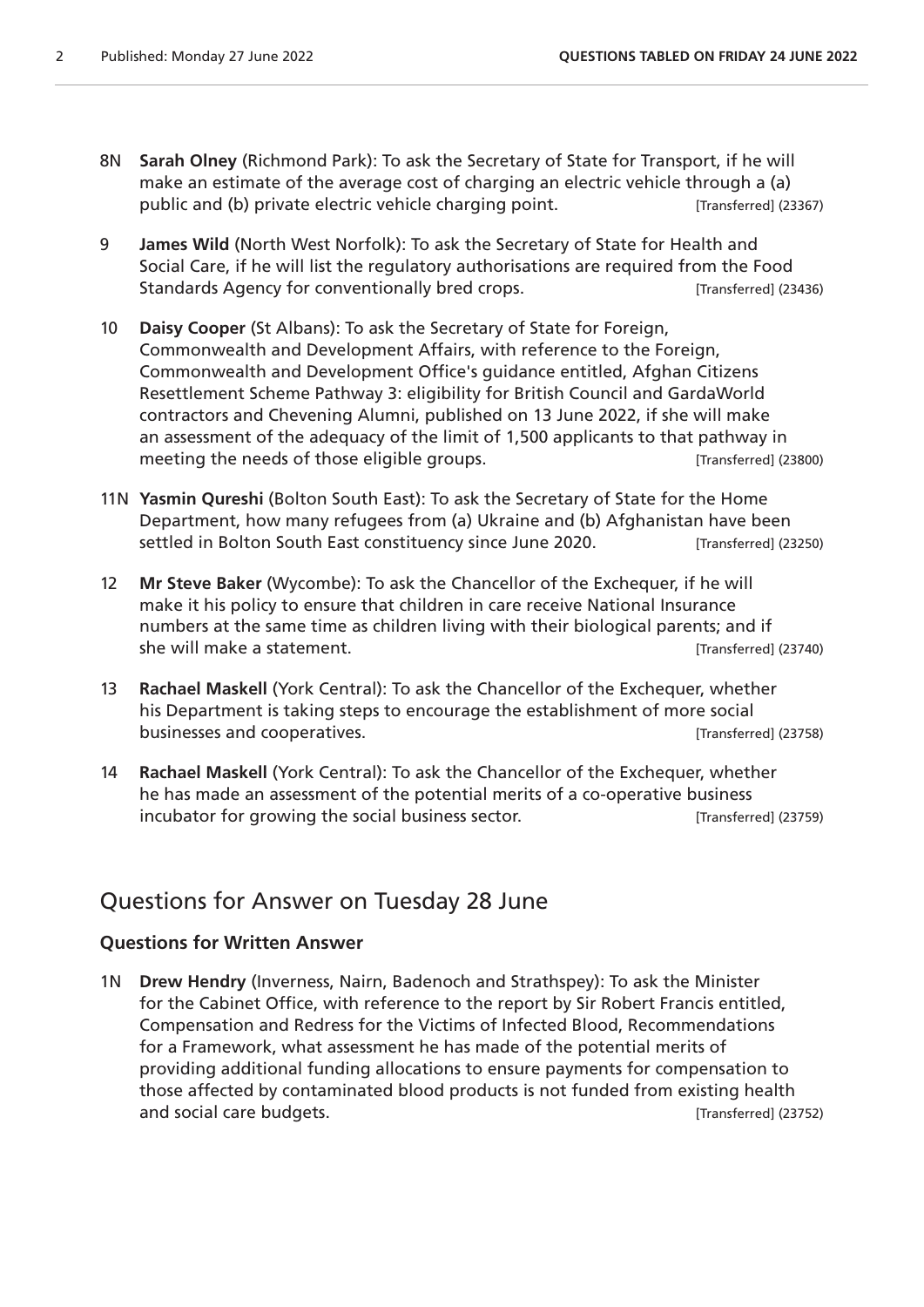- 2N **Drew Hendry** (Inverness, Nairn, Badenoch and Strathspey): To ask the Minister for the Cabinet Office, with reference to the report by Sir Robert Francis entitled, Compensation and Redress for the Victims of Infected Blood, Recommendations for a Framework, what steps his Department is taking to help ensure timely action on implementing compensation for those infected and affected by contaminated blood products. [Transferred] (23753)
- 3 **Sarah Champion** (Rotherham): To ask the Secretary of State for Business, Energy and Industrial Strategy, with reference to the announcement in the Energy Security Strategy in April 2022 to consider increasing the reduction in the indirect cost due to the Renewables Obligation for energy intensive industries, when he will publish its consultation on the future of schemes to exempt these industries from the indirect costs of renewable policies in industrial electricity prices. (24599)
- 4 **Mr Kevan Jones** (North Durham): To ask the Secretary of State for Business, Energy and Industrial Strategy, what sanctions the Trading Standards can impose on advertisers referred to them by the Advertising Standards Agency for consistently breaking advertising standards. (24557)
- 5 **Caroline Lucas** (Brighton, Pavilion): To ask the Secretary of State for Business, Energy and Industrial Strategy, what estimate he has made of the volume of nuclear waste produced by small modular reactors; and what assessment he has made of the implications of that volume for waste management. (24574)
- 6N **Rachael Maskell** (York Central): To ask the Secretary of State for Business, Energy and Industrial Strategy, what steps he is taking to measure the extent of retrofitting residential accommodation in local authority areas (a) in total and (b) among social housing stock. [Transferred] (23768)
- 7N **Rachael Maskell** (York Central): To ask the Secretary of State for Business, Energy and Industrial Strategy, if he will make an assessment of the potential merits of allocating new funding to support retrofitting housing stock with renewable energy, home insulation or heating transition. The interval (23770) contrared (23770)
- 8 **Charlotte Nichols** (Warrington North): To ask the Secretary of State for Business, Energy and Industrial Strategy, what discussions officials in his Department have had since 24 February 2022 with representatives of EDF on a potential life extension for Hinkley Point B. (24662)
- 9 **Jim Shannon** (Strangford): To ask the Secretary of State for Business, Energy and Industrial Strategy, what steps his Department has taken to support people who bought funeral plans from Safe Hands Plans, in the context of the closure of that business; and if he will undertake a review of the reasons for the closure of Safe Hands Plans. (24589)
- 10 **Mr Kevan Jones** (North Durham): To ask the Secretary of State for Digital, Culture, Media and Sport, what recent discussions he has had with representatives of the Advertising Standards Authority on when they plan to publish an interim report on the Intermediary and Platform Principles pilot. (24550)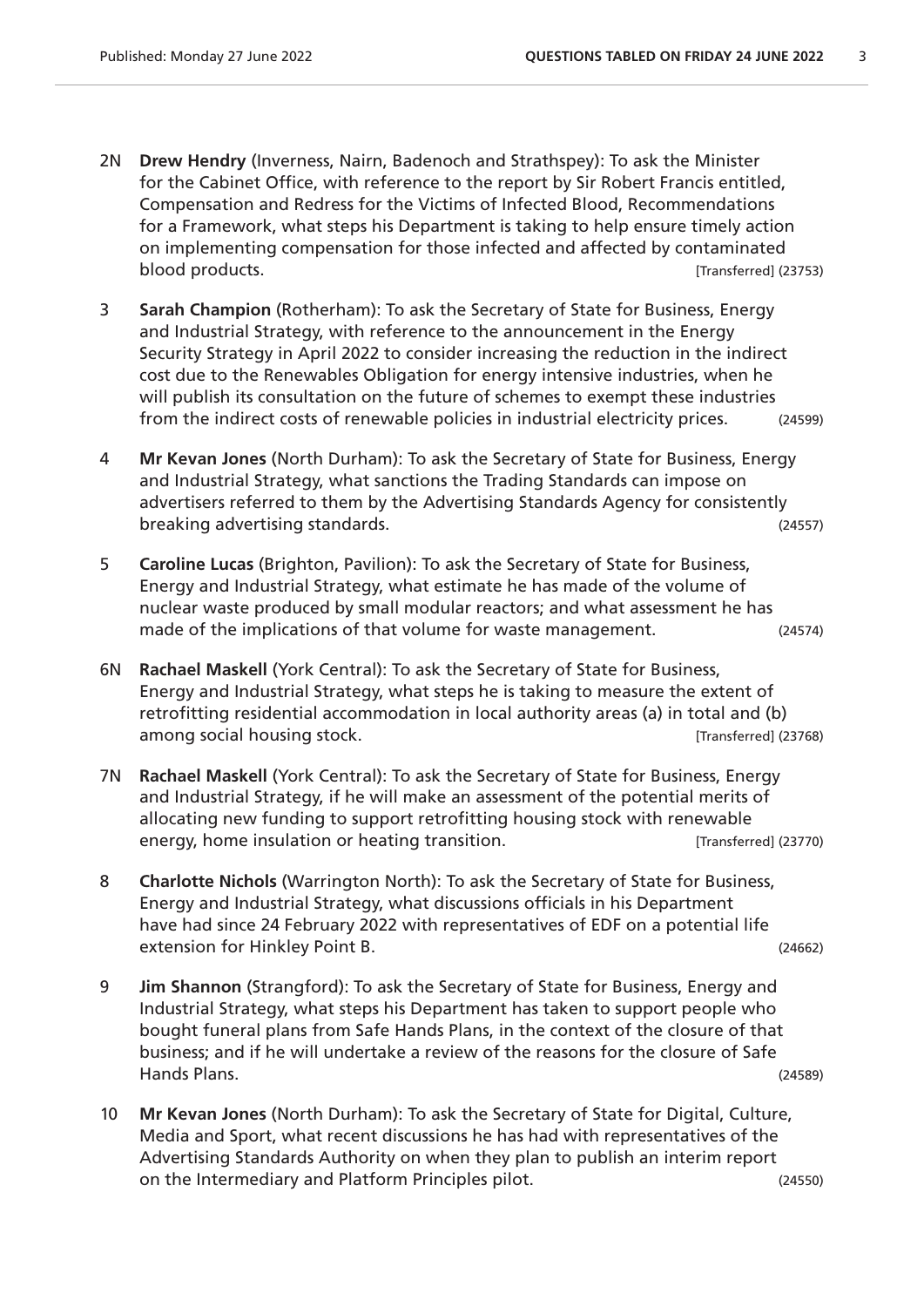- 11 **Mr Kevan Jones** (North Durham): To ask the Secretary of State for Digital, Culture, Media and Sport, what assessment her Department has made of effect of including certain forms of advertisements for non-surgical cosmetic procedures as content under Section 54 of the Online Safety Bill. (24551)
- 12 **Tulip Siddiq** (Hampstead and Kilburn): To ask the Secretary of State for Digital, Culture, Media and Sport, what steps his Department is taking to provide redress for consumers that have experienced investment losses due to (a) the collapse of BetIndex, the operators of Football Index, and (b) other regulatory failures. (24642)
- 13 **Tulip Siddiq** (Hampstead and Kilburn): To ask the Secretary of State for Digital, Culture, Media and Sport, if her Department will make an assessment of the potential merits of offering non-financial redress to people affected by the collapse of BetIndex, the operators of Football Index. (24643)
- 14 **Mr Ben Bradshaw** (Exeter): To ask the Secretary of State for Education, pursuant to the Answer of 22 June 2022 to Question 18885 on Schools: Platinum Jubilee 2022, if he will hold discussions with the Secretary of State for Health and Social Care on applying the lessons learned from the rollout of covid-19 vaccinations to the distribution of the Platinum Jubilee book to schools. (24537)
- 15 **Ms Lyn Brown** (West Ham): To ask the Secretary of State for Education, what recent estimate he has made of the number of overseas university students resident in the UK who have not paid full fees in each of the last three years; what recent assessment he has made of the impact of non-payment of full fees due to the effects of the covid-19 pandemic on (a) university finances, (b) overseas students being unable to complete their courses and (c) overseas students losing their migration status; and what recent steps he has taken to support overseas university students whose difficulty paying fees is related to the covid-19 pandemic. (24567)
- 16 **Munira Wilson** (Twickenham): To ask the Secretary of State for Education, what recent assessment he has made of the potential impact of removing the London weighting element of the Strategic Priorities Grant on London universities, in the context of rising inflation. (24660)
- 17 **Munira Wilson** (Twickenham): To ask the Secretary of State for Education, whether his Department is taking steps to help support higher education institutions in London affected by the the removal of the London weighting element of the Strategic Priorities Grant, in the context of rising inflation. (24661)
- 18 **Mr Kevan Jones** (North Durham): To ask the Secretary of State for Environment, Food and Rural Affairs, pursuant to the Answer of 23 June 2022 to Question 18812, on Joint Unit for Waste Crime, what the meaning of associated arrests is. (24554)
- 19N **Mr Kevan Jones** (North Durham): To ask the Secretary of State for International Trade, how many full-time staff are employed by the Maritime Capability Campaign Office. **Example 23729** (Transferred] (23729)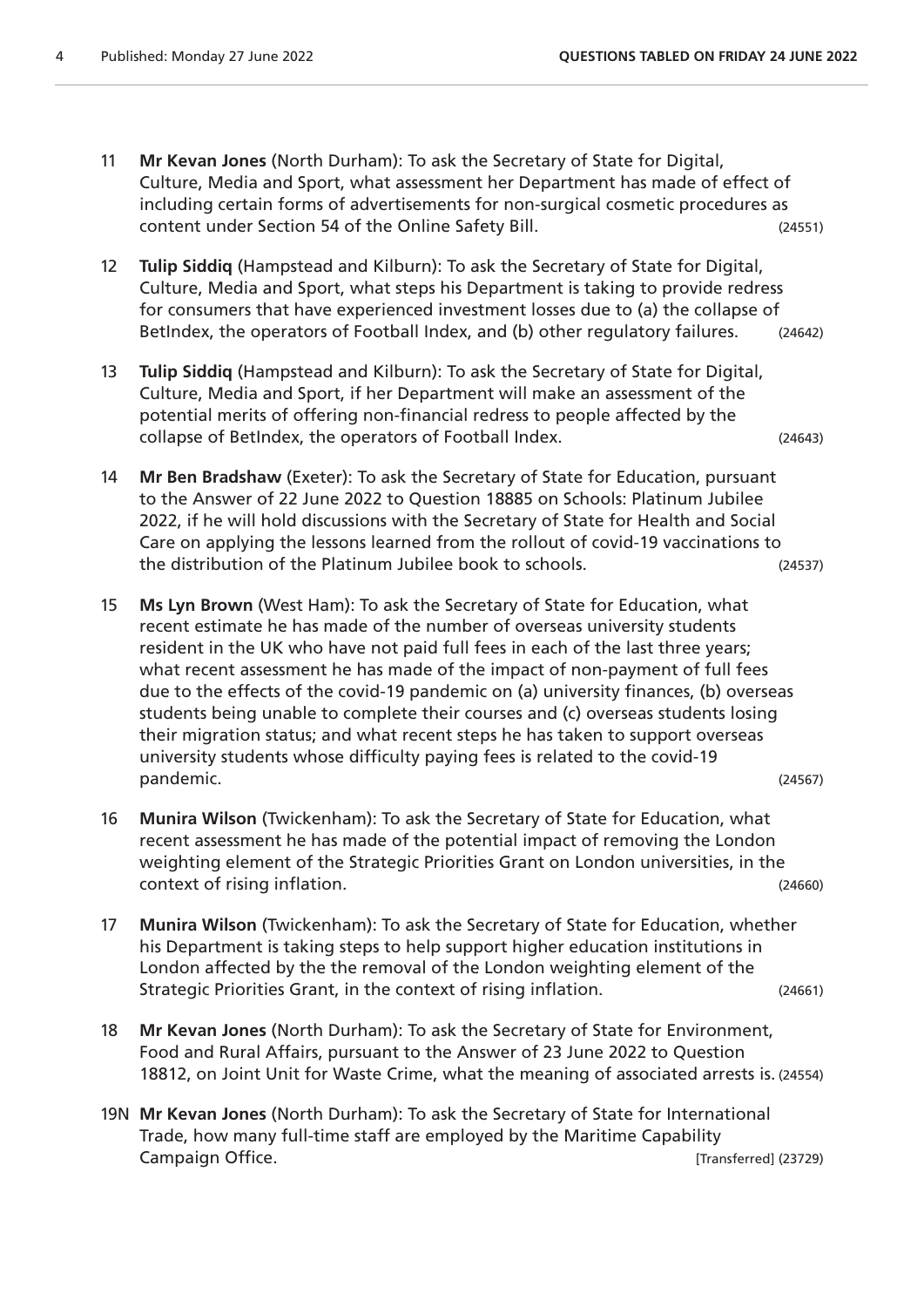- 20 **Gareth Thomas** (Harrow West): To ask the Secretary of State for International Trade, if she will publish representations she has received on the level of protection for personal information in digital trade between the UK and Australia following publication of the UK-Australia and UK-New Zealand trade deals; and if she will make a statement. (24535)
- 21 **Nick Gibb** (Bognor Regis and Littlehampton): To ask the Secretary of State for Levelling Up, Housing and Communities, when he plans to respond to the email correspondence of 10 March 2022 from the hon. Member for Bognor Regis and Littlehampton regarding the reclassification of rental properties. (24531)
- 22 **Sir George Howarth** (Knowsley): To ask the Secretary of State for Levelling Up, Housing and Communities, what discussions he has had with the Secretary of State for Health and Social Care on reducing smoking rates in areas of high usage. (24546)
- 23 **Sir George Howarth** (Knowsley): To ask the Secretary of State for Levelling Up, Housing and Communities, what assessment he has made of trends of the levels of (a) smoking and (b) health disparities in each area of the North West. (24547)
- 24 **Dame Diana Johnson** (Kingston upon Hull North): To ask the Secretary of State for Levelling Up, Housing and Communities, what comparative assessment he has made of the amount of funding allocated to communities under the Shared Prosperity Fund and the preceding EU structural funds. (24560)
- 25 **Andrew Lewer** (Northampton South): To ask the Secretary of State for Levelling Up, Housing and Communities, if he will commit to ensuring that all forms of affordable housing, including homes at Discount Market Sale, are granted exemption from the infrastructure levy proposed in the Levelling Up and Regeneration Bill. (24656)
- 26 **Sam Tarry** (Ilford South): To ask the Secretary of State for Levelling Up, Housing and Communities, if his Department will take steps to ensure that deprived areas of London are able to receive funding through the Levelling Up Fund. (24693)
- 27 **Mr Kevan Jones** (North Durham): To ask the Secretary of State for Transport, pursuant to the Answer of 22 June to Question 19580 on Railways: Concessions, whether there is any cross-data analysis with the Ministry of Defence to ensure those applying for veterans railcards are veterans. (24553)
- 28 **Sam Tarry** (Ilford South): To ask the Secretary of State for Transport, whether his Department has plans to extend additional covid-19 bus and light rail funding after October 2022. (24678)
- 29 **Sam Tarry** (Ilford South): To ask the Secretary of State for Transport, what progress his Department has made on delivering contactless pay-as-you-go ticketing commuter networks in the (a) Midlands and (b) North. (24679)
- 30 **Sam Tarry** (Ilford South): To ask the Secretary of State for Transport, how much of his Department's £360 million investment to transform rail ticketing outside of London and the South East has been spent to date. (24680)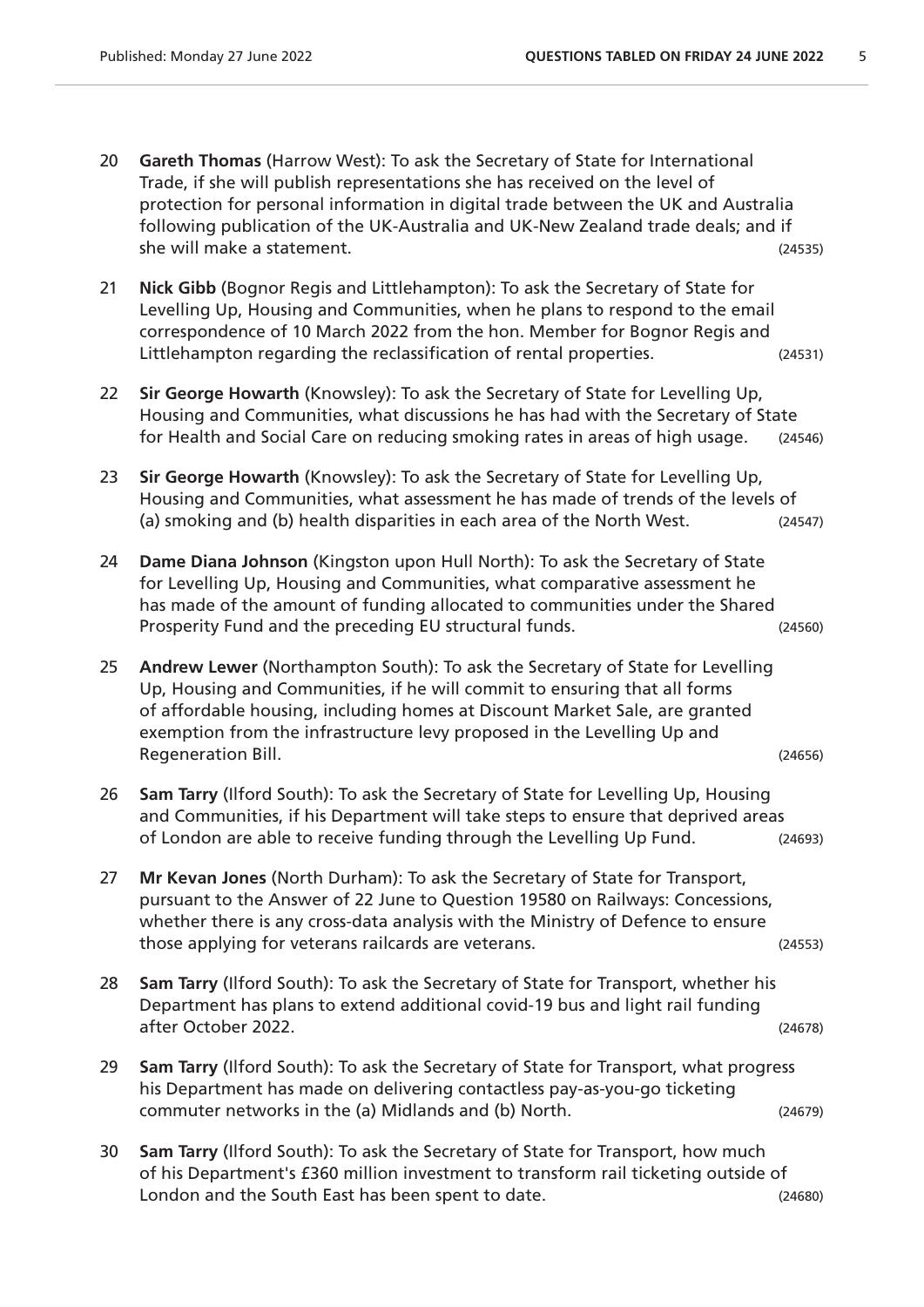| 31 | Sam Tarry (Ilford South): To ask the Secretary of State for Transport, what<br>assessment his Department has made of the potential impact on service provision<br>of ending the additional £150 million additional covid-19 funding to bus and light<br>rail services after October 2022.                                                                                                                                                       | (24681) |
|----|-------------------------------------------------------------------------------------------------------------------------------------------------------------------------------------------------------------------------------------------------------------------------------------------------------------------------------------------------------------------------------------------------------------------------------------------------|---------|
| 32 | Sam Tarry (Ilford South): To ask the Secretary of State for Transport, what recent<br>assessment he has made of trends in bus passenger volumes in England.                                                                                                                                                                                                                                                                                     | (24682) |
| 33 | Sam Tarry (Ilford South): To ask the Secretary of State for Transport, what recent<br>assessment he has made of trends in coach passenger volumes in England.                                                                                                                                                                                                                                                                                   | (24683) |
| 34 | Sam Tarry (Ilford South): To ask the Secretary of State for Transport, what steps<br>he is taking to encourage passenger levels to (a) return to and (b) exceed pre-<br>pandemic levels on buses.                                                                                                                                                                                                                                               | (24684) |
| 35 | Sam Tarry (Ilford South): To ask the Secretary of State for Transport, what steps<br>he is taking to encourage passenger levels to (a) return to and (b) exceed pre-<br>pandemic levels on coaches.                                                                                                                                                                                                                                             | (24685) |
| 36 | Sam Tarry (Ilford South): To ask the the Secretary of State of Work and Pensions, if<br>she will she commit to further reform of disability benefits assessments to ensure<br>that disabled and seriously unwell people receive the benefits they need to live on<br>and cover the additional costs of their disability or condition.                                                                                                           | (24701) |
| 37 | Rushanara Ali (Bethnal Green and Bow): To ask the Secretary of State for Health<br>and Social Care, what support his Department is providing to NHS Trusts to (a)<br>reduce and (b) mitigate poor outcomes for people with a learning disability<br>during extended waits for care.                                                                                                                                                             | (24590) |
| 38 | Rushanara Ali (Bethnal Green and Bow): To ask the Secretary of State for Health<br>and Social Care, what discussions he has had with Cabinet colleagues on raising<br>the (a) Minimum Income Guarantee and (b) other welfare payments in the 2023-<br>24 financial year.                                                                                                                                                                        | (24591) |
| 39 | Rushanara Ali (Bethnal Green and Bow): To ask the Secretary of State for Health<br>and Social Care, when he will publish the Building the right support national plan.                                                                                                                                                                                                                                                                          | (24592) |
| 40 | Rushanara Ali (Bethnal Green and Bow): To ask the Secretary of State for Health<br>and Social Care, when he plans to respond to the correspondence of 20 September<br>2021 from the Rt hon. Member for South West Surrey in his capacity as Chair<br>of the Health and Social Care Committee on the Committee's report entitled<br>The treatment of autistic people and people with learning disabilities, HC 21,<br>published on 13 July 2021. | (24593) |
| 41 | Stuart Anderson (Wolverhampton South West): To ask the Secretary of State for<br>Health and Social Care, what steps he is taking to (a) increase the number of                                                                                                                                                                                                                                                                                  |         |

community diagnostic hubs and (b) ensure those hubs are adequately staffed. (24658)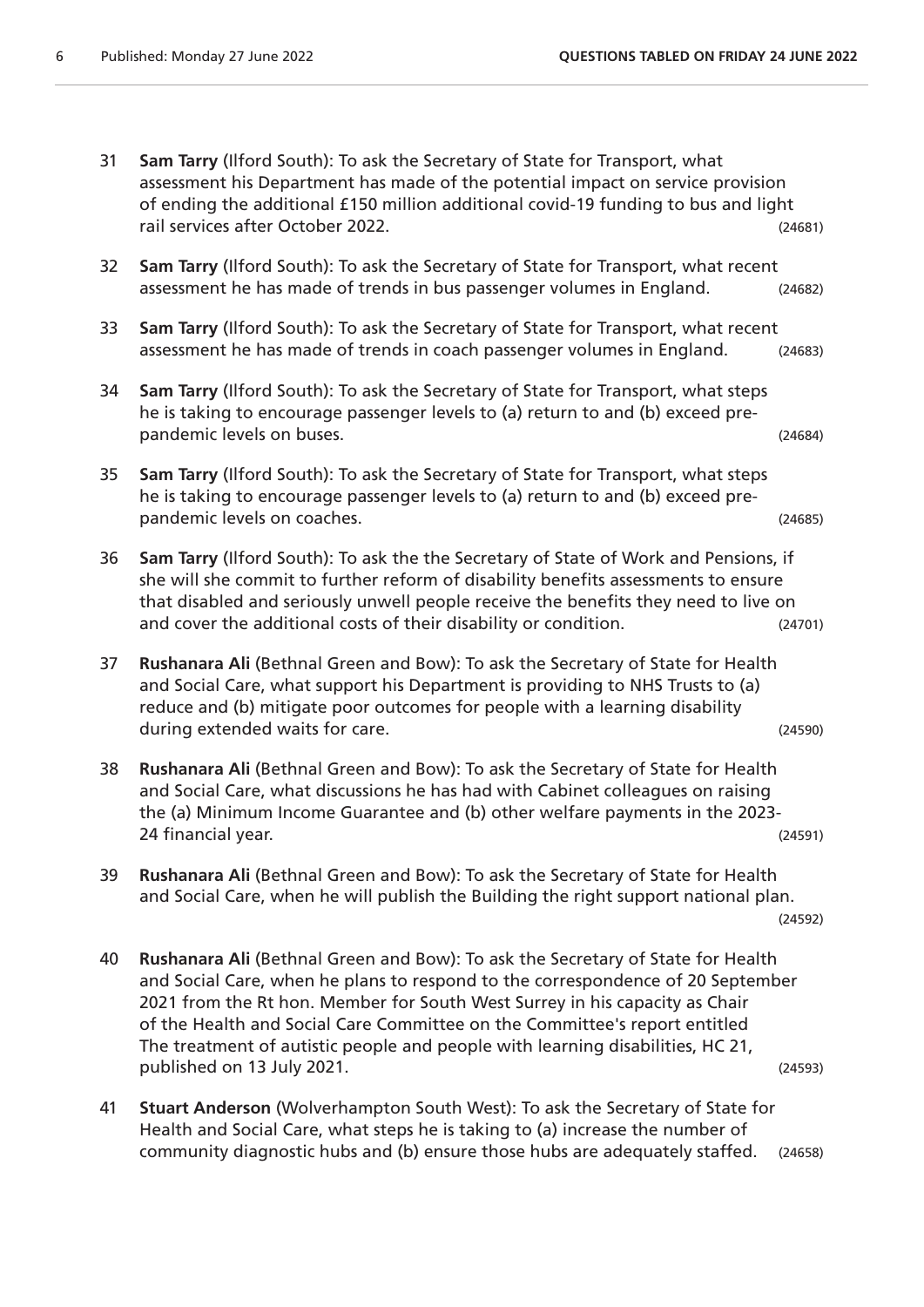42 **Feryal Clark** (Enfield North): To ask the Secretary of State for Health and Social Care, if he will make it his policy to require all NHS Trusts to provide three full cycles of IVF for eligible women, as recommended by the National Institute for Health and Care Excellence's (NICE) guidelines. (24669) 43 **Feryal Clark** (Enfield North): To ask the Secretary of State for Health and Social Care, what recent steps his Department has taken to help improve the awareness of GPs of fertility issues. (24670) 44 **Feryal Clark** (Enfield North): To ask the Secretary of State for Health and Social Care, whether he has had discussions with the Secretary of State for Education on ensuring that (a) fertility and (b) infertility are covered in the PHSE curriculum. (24671) 45 **Feryal Clark** (Enfield North): To ask the Secretary of State for Health and Social Care, if he will issue guidance to workplaces on implementing a workplace policy based on recognition of infertility as a medical condition. (24672) 46 **Feryal Clark** (Enfield North): To ask the Secretary of State for Health and Social Care, if he will strengthen healthcare and workplace support for women and partners affected by pregnancy loss and other fertility related issues. (24673) 47 **Sir George Howarth** (Knowsley): To ask the Secretary of State for Health and Social Care, what plans he has to tackle health disparities in (a) the North West and (b) Merseyside in the Health Disparities White Paper. (24544) 48 **Sir George Howarth** (Knowsley): To ask the Secretary of State for Health and Social Care, what assessment he has made of the potential merits for people who smoke of allowing major supermarkets to advertise to smokers (a) e-cigarettes and (b) heat-not-burn products. (24545) 49 **Mr Kevan Jones** (North Durham): To ask the Secretary of State for Health and Social Care, whether practitioners of aesthetic treatments are required to undertake a mandatory risk assessment of each patient prior to treatment. (24552) 50 **Andrew Lewer** (Northampton South): To ask the Secretary of State for Health and Social Care, whether his Department will be introducing a Calorie Reduction Taskforce; and whether he has made an assessment of the potential impact of such a taskforce on (a) consumers and (b) businesses. (24655)  $(24655)$ 51 **Caroline Lucas** (Brighton, Pavilion): To ask the Secretary of State for Health and Social Care, pursuant to the Answer of 6 June 2022 to Question 13088 on Free School Meals and Healthy Start Scheme, for what reasons he is not considering other measures to cover the period between the end of eligibility for Healthy Start and the start of free school meals. (24572) 52 **John Penrose** (Weston-super-Mare): To ask the Secretary of State for Health and Social Care, when he will reply to the letters of the hon. Member for Westonsuper-Mare of 15 March and 18 May on behalf of my constituent, Rachael Craggs on covid isolation rules. (24568)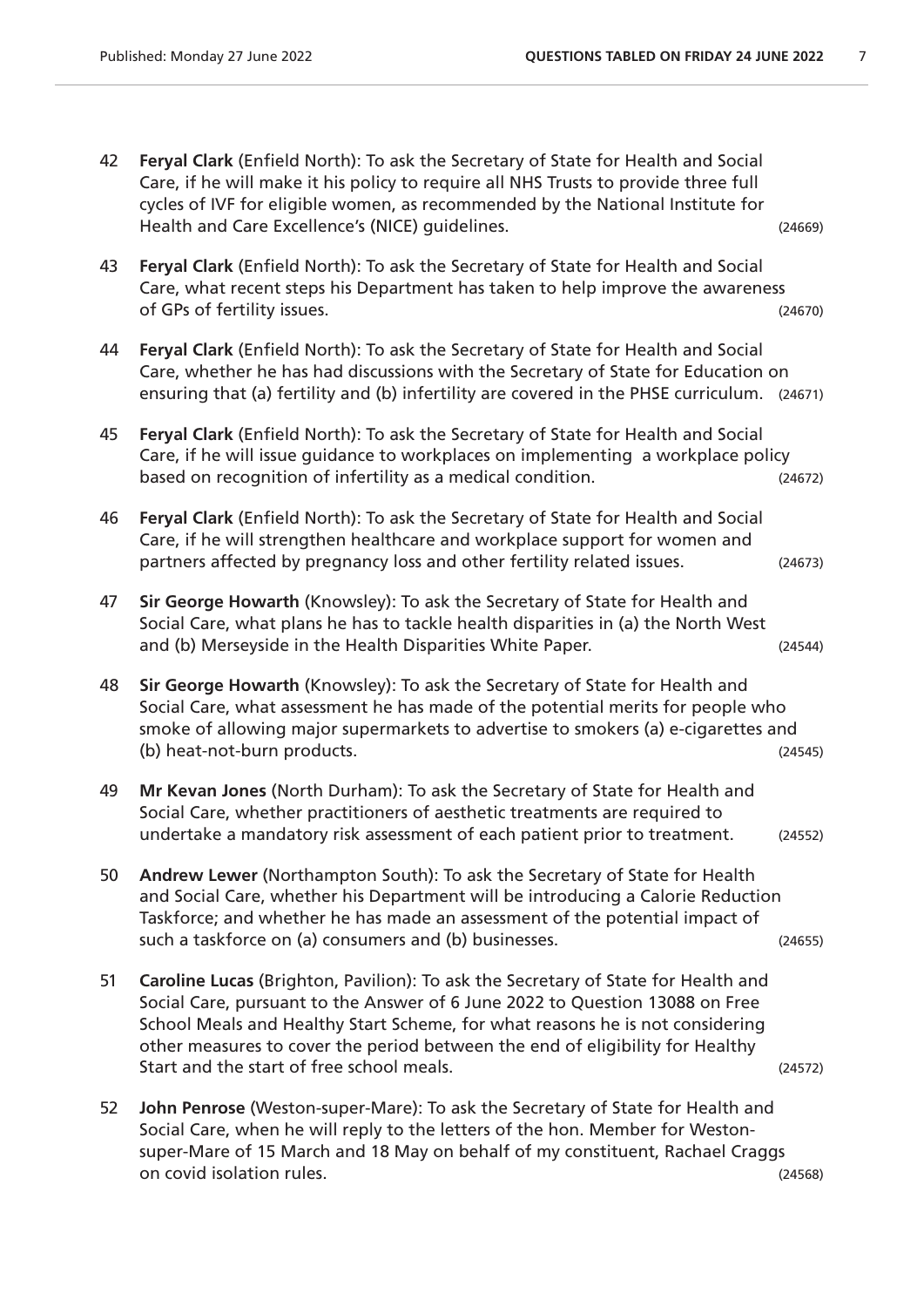- 53 **Wes Streeting** (Ilford North): To ask the Secretary of State for Health and Social Care, pursuant to the Answer of 15 June to Question 6793 on Heart Diseases and Kidney Diseases, what the timeline is for the implementation of pathways within the Renal Services Transformation Programme. (24628)
- 54 **Wes Streeting** (Ilford North): To ask the Secretary of State for Health and Social Care, how the Renal Services Transformation Programme will address inequalities in kidney care. (24629)
- 55 **Wes Streeting** (Ilford North): To ask the Secretary of State for Health and Social Care, what steps his department is taking to address levels of health and social inequalities in people living with chronic kidney disease and those on dialysis. (24630)
- 56 **Wes Streeting** (Ilford North): To ask the Secretary of State for Health and Social Care, what the objectives are of the Renal Services Transformation Programme. (24631)
- 57 **Sam Tarry** (Ilford South): To ask the Secretary of State for Health and Social Care, what assessment he has made of the impact of rising food prices on the capacity of low income families to fulfil their dietary needs. (24695)
- 58 **Mr Ben Bradshaw** (Exeter): To ask the Secretary of State for Foreign, Commonwealth and Development Affairs, with reference to her Department's International Development Strategy, what plans she has to work with local LGBT+ groups; and if she will reverse the reduction in funding for LGBT+ rights in low and middle-income countries as set out in the Global Resources 2019/20 report on Government and Philanthropic Support for Lesbian, Gay, Bisexual, Transgender, and Intersex Communities. (24538)
- 59 **Ms Lyn Brown** (West Ham): To ask the Secretary of State for Foreign, Commonwealth and Development Affairs, what recent discussions she has had with Cabinet colleagues on support for the prosecution of senior officers of UK companies who have been found guilty of corruption in (a) African and (b) other developing countries. The contries of the contries of the contries of the contries of the contries of the contri
- 60 **Sarah Champion** (Rotherham): To ask the Secretary of State for Foreign, Commonwealth and Development Affairs, what recent steps her Department has taken to provide support to LGBT+ community groups in (a) low- and (b) middle-income countries who are seeking reform of discriminatory laws in those countries. (24600)
- 61 **Ruth Jones** (Newport West): To ask the Secretary of State for Foreign, Commonwealth and Development Affairs, what recent assessment she has made of the humanitarian situation in Afghanistan. (24657)
- 62 **John McNally** (Falkirk): To ask the Secretary of State for Foreign, Commonwealth and Development Affairs, whether she has discussed with relevant stakeholders the potential merits of proposals to hold a referendum in Ukraine's separate regions on joining the Russian state. (24608)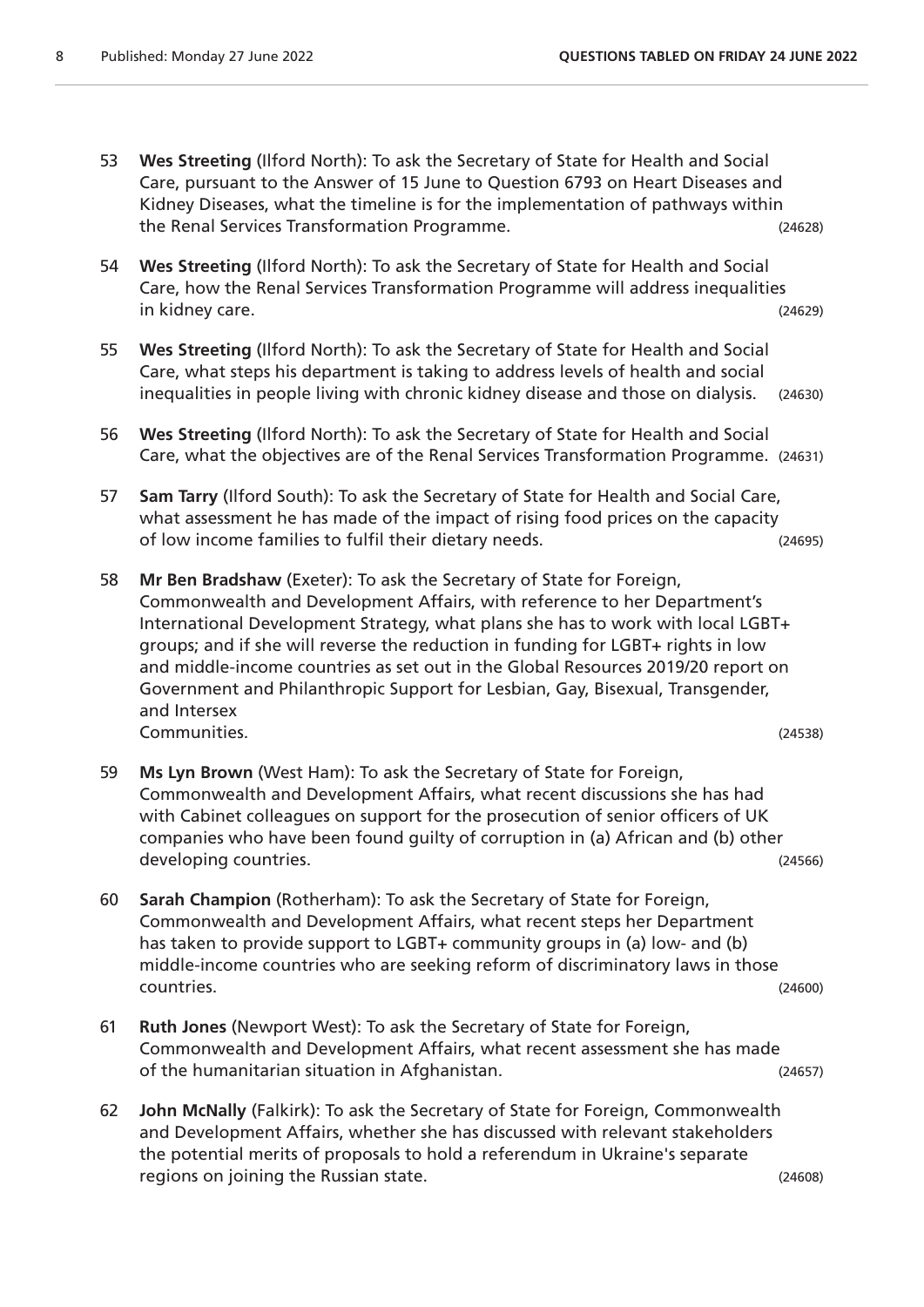- 63 **David Mundell** (Dumfriesshire, Clydesdale and Tweeddale): To ask the Secretary of State for Foreign, Commonwealth and Development Affairs, what steps her Department is taking to help tackle the criminalisation of same-sex relationships in Commonwealth countries; whether her Department has made funding available to LGBT+ organisations which work to tackle that legislation in those countries in the last year; and if she will take steps to make the UK a leading funder of those organisations. The same of the control of the control of the control of the control of the control of the control of the control of the control of the control of the control of the control of the control of
- 64 **Tulip Siddiq** (Hampstead and Kilburn): To ask the Secretary of State for Foreign Commonwealth and Development Affairs, when her Department will publish its 2021 Human Rights and Democracy Report. (24636)
- 65 **Tulip Siddiq** (Hampstead and Kilburn): To ask the Secretary of State for Foreign, Commonwealth and Development Affairs, pursuant to the Answer of 28 April 2022 to Question 157467 on British Nationals Abroad: Torture, what the findings were of her Department's most recent annual review of open torture cases reported to it by British citizens; and if he will publish a summary of that review's findings and trends in aggregate in the 2021 Human Rights and Democracy Report. (24637)
- 66 **Tulip Siddiq** (Hampstead and Kilburn): To ask the Secretary of State for Foreign, Commonwealth and Development Affairs, with reference to the Answer of 28 April 2022 to Question 157468 on British Nationals Abroad: Torture, if her Department will publish aggregate information on the outcomes of torture cases in its 2021 Human Rights and Democracy Report. (24638)
- 67 **Tulip Siddiq** (Hampstead and Kilburn): To ask the Secretary of State for Foreign, Commonwealth and Development Affairs, whether the ban on UK persons or entities exporting professional services to Russia applies to translation services offered to Russian cultural news outlets. (24639)
- 68 **Tulip Siddiq** (Hampstead and Kilburn): To ask the Secretary of State for Foreign, Commonwealth and Development Affairs, if her Department will publish comprehensive guidance on all services banned under the sanctions regime against Russia. (24640)
- 69 **Tulip Siddiq** (Hampstead and Kilburn): To ask the Secretary of State for Foreign, Commonwealth and Development Affairs, what guidance her Department has issued for people who wish to ascertain whether their services or products breach economic sanctions on Russia. (24641)
- 70 **Sam Tarry** (Ilford South): To ask the Secretary of State for Foreign, Commonwealth and Development Affairs, what recent discussions she has had with her counterpart in Bangladesh on the floods from the river Brahmaputra in June 2022.

(24696)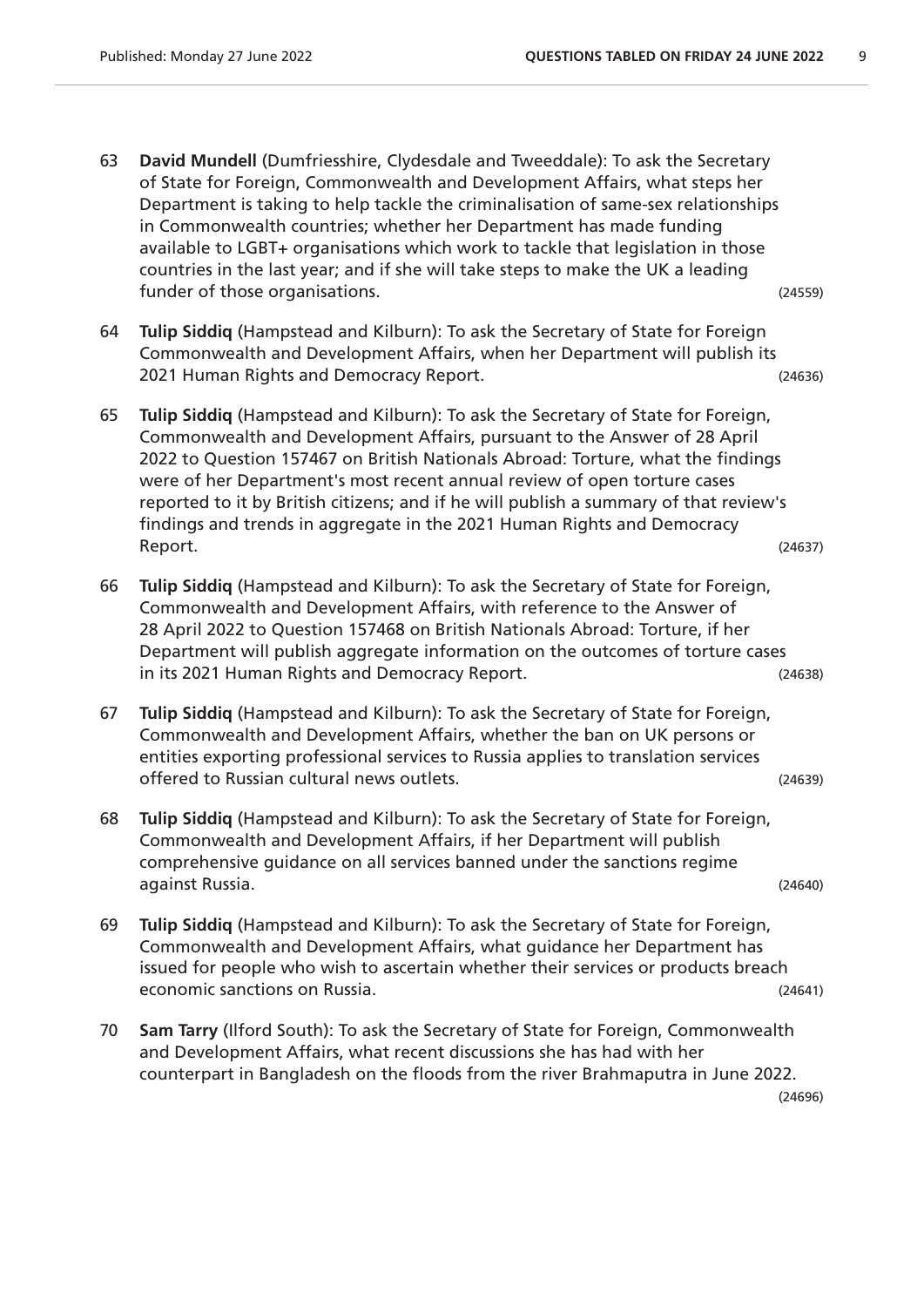- 71 **Sam Tarry** (Ilford South): To ask the Secretary of State for Foreign, Commonwealth and Development Affairs, what steps her Department is taking to support people in (a) Bangladesh and (b) India following the recent flooding of the Brahmaputra river. (24698)
- 72 **Sam Tarry** (Ilford South): To ask the Secretary of State for Foreign, Commonwealth and Development Affairs, if she will condemn (a) forced evictions of Palestinians and (b) demolitions of Palestinian houses in the Occupied Territories. (24699)
- 73 **Sam Tarry** (Ilford South): To ask the Secretary of State for Foreign, Commonwealth and Development Affairs, if she will hold discussions with her Israeli counterpart on that Government's obligations under international law to stop forced (a) evictions and (b) demolitions in the occupied territories. (24700)
- 74 **Claudia Webbe** (Leicester East): To ask the Secretary of State for Foreign, Commonwealth and Development Affairs, what progress has been made on the investigation of Keenie Meenie Services in relation to alleged war crimes in Sri Lanka. (24702)
- 75 **Chris Evans** (Islwyn): To ask the Secretary of State for the Home Department, what assessment she has made of trends in the levels of off road bike use in incidents of anti-social behaviour. (24579)
- 76 **Chris Evans** (Islwyn): To ask the Secretary of State for the Home Department, whether she plans to raise the cost to recover an off road bike after it has been seized by the police. (24580)
- 77 **Stephen Farry** (North Down): To ask the Secretary of State for the Home Department, what assessment she has made of the adequacy of the role of the Northern Ireland Strategic Migration Partnership in promoting partnership between her Department and devolved Administrations. (24703)
- 78 **Stephen Farry** (North Down): To ask the Secretary of State for the Home Department, pursuant to the Answer of 24 May 2022 to Question 2591 on Asylum: Temporary Accommodation and with reference to the correspondence of 13 April 2022 from her Department to local authorities on Full Dispersal, whether her Department has provided guidance to the Northern Ireland Executive on this issue; and if she will make it her policy to publish all guidance provided by her Department to the Northern Ireland Executive in the House of Commons Library.

(24704)

79 **Stephen Farry** (North Down): To ask the Secretary of State for the Home Department, with reference to the report by the Independent Chief Inspector of Borders and Immigration entitled An inspection of contingency asylum accommodation, published on 12 May 2022, what assessment she has made of the potential implications of the report for Northern Ireland; and whether her Department plans to implement the recommendations of the report in Northern Ireland. (24705)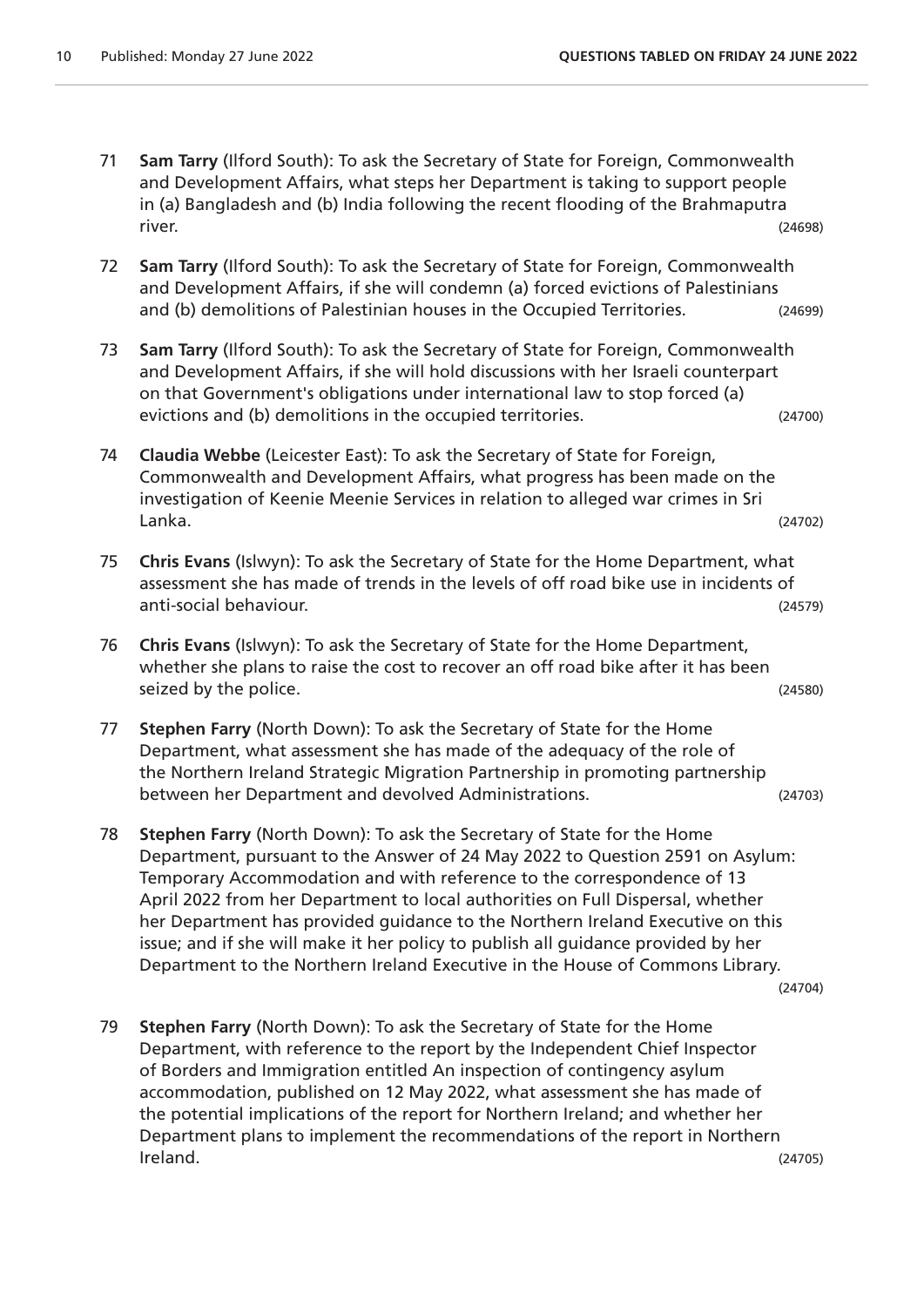| 80 | <b>Stephen Farry (North Down): To ask the Secretary of State for the Home</b><br>Department, what recent assessment she has made of the average length of stay<br>of asylum seekers in contingency accommodation in Northern Ireland; and what<br>steps she is taking to ensure that contingency accommodation is used for short-<br>term stays only.            | (24706) |
|----|------------------------------------------------------------------------------------------------------------------------------------------------------------------------------------------------------------------------------------------------------------------------------------------------------------------------------------------------------------------|---------|
| 81 | Stephen Farry (North Down): To ask the Secretary of State for the Home<br>Department, how many children asylum seekers placed in dispersal<br>accommodation in Northern Ireland have (a) retained and (b) secured a new<br>school placement since June 2021.                                                                                                     | (24707) |
| 82 | Stephen Farry (North Down): To ask the Secretary of State for the Home<br>Department, how many asylum seekers have been placed in dispersal<br>accommodation in Northern Ireland in the last 12 months.                                                                                                                                                          | (24708) |
| 83 | Stephen Farry (North Down): To ask the Secretary of State for the Home<br>Department, how many children asylum seekers have been assessed for special or<br>additional educational needs in the last 12 months.                                                                                                                                                  | (24709) |
| 84 | Stephen Farry (North Down): To ask the Secretary of State for the Home<br>Department, how many asylum seekers in Northern Ireland have been registered<br>with a GP in the last year by age group.                                                                                                                                                               | (24710) |
| 85 | Stephen Farry (North Down): To ask the Secretary of State for the Home<br>Department, how many asylum seekers in Northern Ireland have been seen by a<br>health visitor in the last 12 months.                                                                                                                                                                   | (24711) |
| 86 | Stephen Farry (North Down): To ask the Secretary of State for the Home<br>Department, how many children asylum seekers have been placed in contingency<br>accommodation in Northern Ireland in the last 12 months.                                                                                                                                               | (24712) |
| 87 | Stephen Farry (North Down): To ask the Secretary of State for the Home<br>Department, how many children asylum seekers were eligible for a school place,<br>including pre-school education places, in the school year 2021-22 in Northern<br>Ireland by age; and what proportion of those children have successfully taken up<br>and attended school placements. | (24713) |
| 88 | Stephen Farry (North Down): To ask the Secretary of State for the Home<br>Department, what discussions she has had with the Northern Ireland Executive on<br>an asylum seeker (a) strategy and (b) action plan for Northern Ireland.                                                                                                                             | (24714) |
| 89 | Stephen Farry (North Down): To ask the Secretary of State for the Home<br>Department, what steps she has taken to ensure that asylum seekers in Northern<br>Ireland who are (a) children, (b) seriously ill and (c) disabled are prioritised for<br>(i) appropriate dispersal accommodation and (ii) access to services in the last 12<br>months.                | (24715) |
| 90 | Stephen Farry (North Down): To ask the Secretary of State for the Home<br>Department, what recent assessment she has made of the adequacy of the<br>dispersal of asylum accommodation provision across Northern Ireland.                                                                                                                                         | (24716) |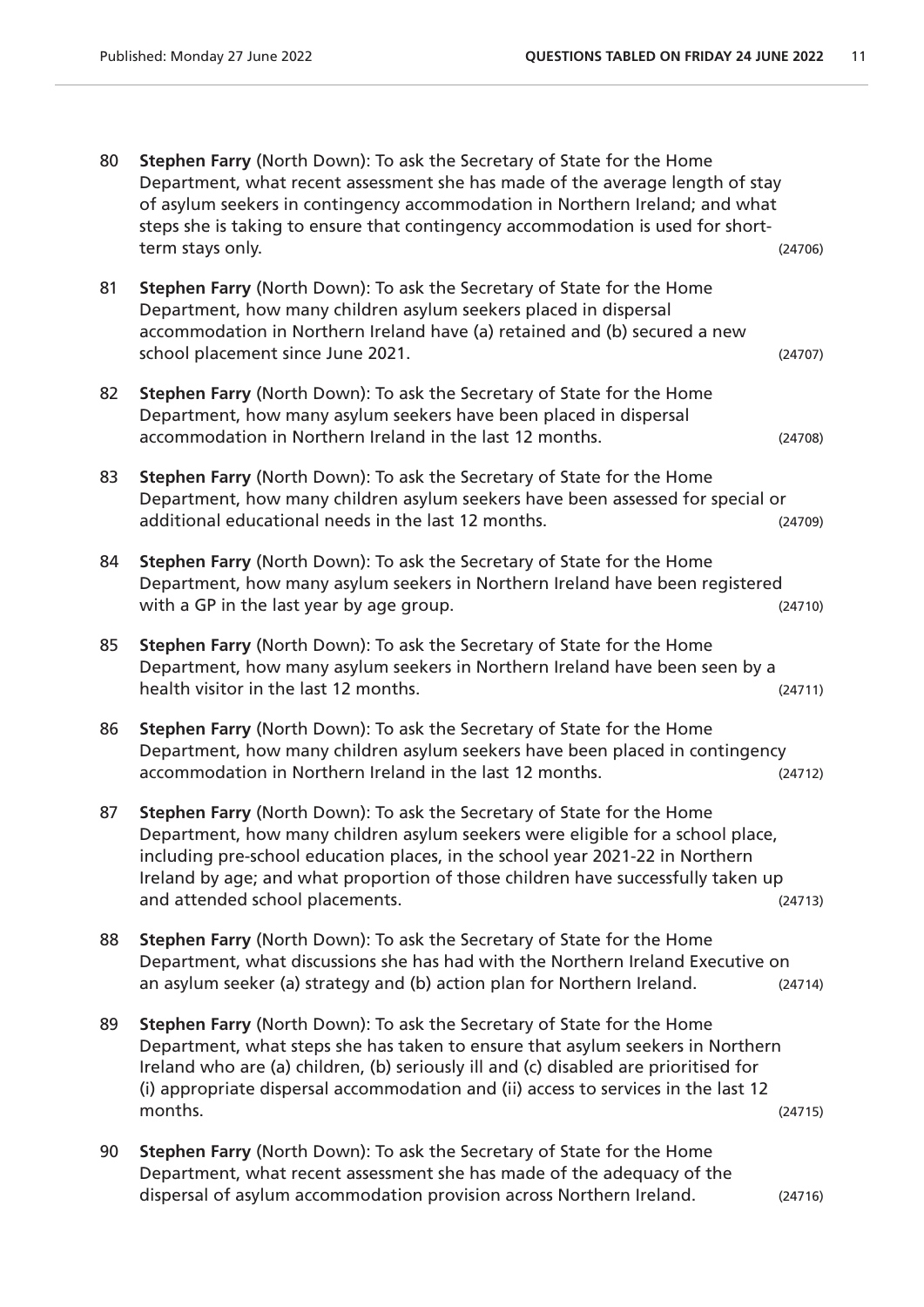- 91 **Stephen Farry** (North Down): To ask the Secretary of State for the Home Department, what steps her Department is taking to address asylum seekers' complaints on contingency accommodation in Northern Ireland. (24717) 92 **Stephen Farry** (North Down): To ask the Secretary of State for the Home Department, what steps her Department is taking to address asylum seekers' complaints on food provided in contingency accommodation across the UK. (24718) 93 **Stephen Farry** (North Down): To ask the Secretary of State for the Home Department, what steps she is taking to (a) end the use of hotel buildings for contingency asylum accommodation and (b) procure additional and appropriate dispersal accommodation in Northern Ireland. (24719) 94 **Caroline Lucas** (Brighton, Pavilion): To ask the Secretary of State for the Home Department, pursuant to the Answer of 16 June 2022 to Question 14463 on Visas: Ukraine, if she will make an assessment of whether TLS has met the terms of the service level agreement (SLA) in the last 12 months; whether cases raised by hon. Members on (a) errors and (b) delays are recorded as breaches of the SLA; whether her Department has taken recent steps to help tackle delays in the processing of applications at TLS; and if she will make a statement. (24575) 95 **Ian Paisley** (North Antrim): To ask the Secretary of State for the Home Department, what the status of the Muslim brotherhood is in the UK as of 23 June 2022. (24587) 96 **Ian Paisley** (North Antrim): To ask the Secretary of State for the Home Department, whether she (a) has made a recent assessment and (b) plans to make an assessment of the potential merits of proscribing the Muslim brotherhood. (24588) 97 **Sam Tarry** (Ilford South): To ask the Secretary of State for the Home Department, how many people are employed in the UK Visas and Immigration MP's correspondence team. (24686) 98 **Sam Tarry** (Ilford South): To ask the Secretary of State for the Home Department, what her Department's timeframe is for making a decision on cases referred to UK Visas and Immigration Chief Casework Unit. (24687) 99 **Sam Tarry** (Ilford South): To ask the Secretary of State for the Home Department, what the decision making (a) methodology and (b) criteria are for cases referred to the UK Visas and Immigration Chief Casework Unit. (24688) 100 **Sam Tarry** (Ilford South): To ask the Secretary of State for the Home Department, how many super priority visa service applications have exceed her Department's target timeframe for a response. (24689) 101 **Sam Tarry** (Ilford South): To ask the Secretary of State for the Home Department,
	- how long it takes on average for her Department to make a decision on an application for a super priority visa.  $(24690)$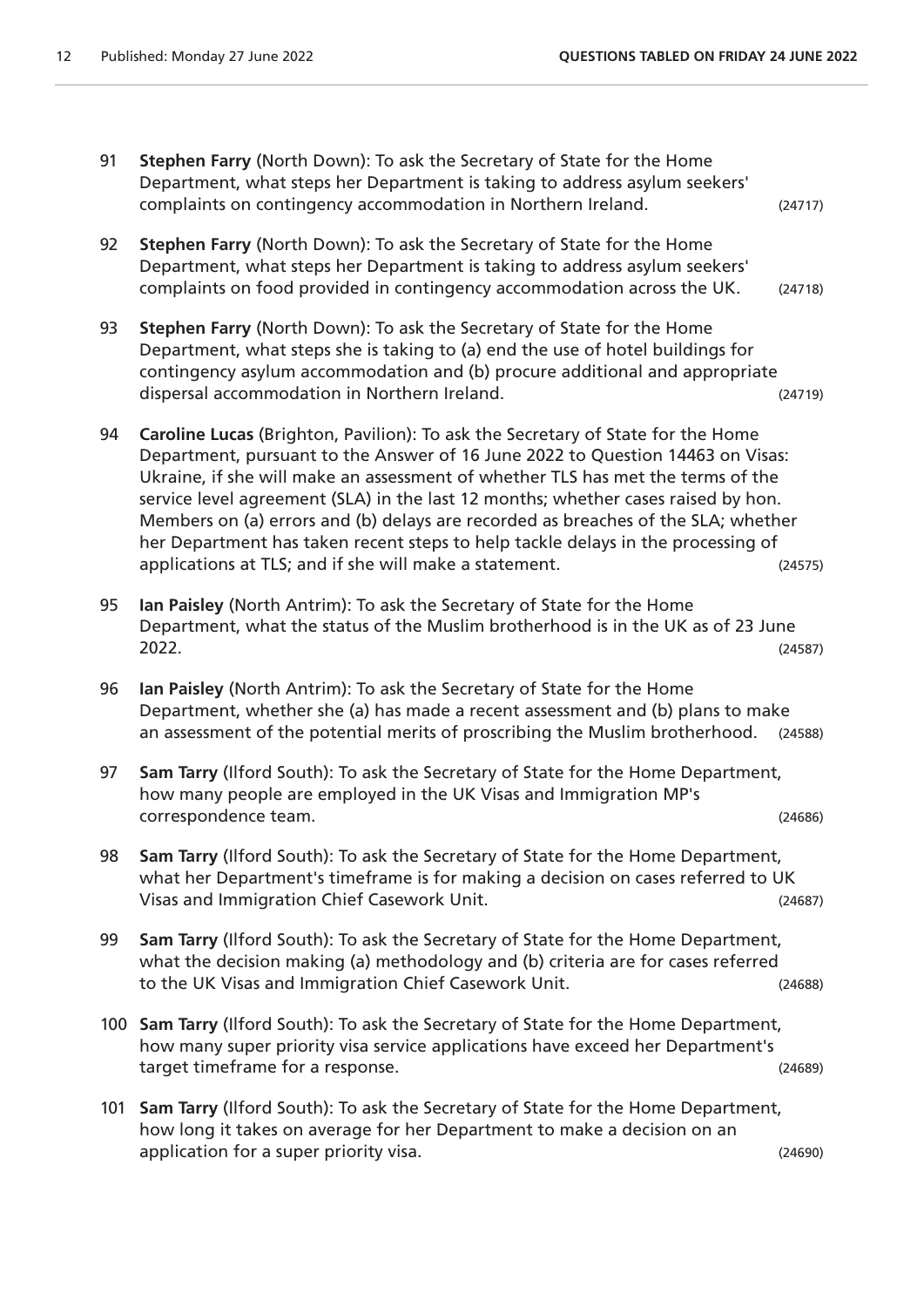|     | 102 Sam Tarry (Ilford South): To ask the Secretary of State for the Home Department,<br>what the average time was for her Department to make decisions on applications<br>for family visas (a) made on the basis of the applicant's private life and (b) in total<br>in each of the last 12 months.                                                                                                       | (24691) |
|-----|-----------------------------------------------------------------------------------------------------------------------------------------------------------------------------------------------------------------------------------------------------------------------------------------------------------------------------------------------------------------------------------------------------------|---------|
|     | 103 Sam Tarry (Ilford South): To ask the Secretary of State for the Home Department,<br>what was the average waiting time for asylum applicants to receive an interview<br>in each of the last 12 months.                                                                                                                                                                                                 | (24692) |
|     | 104 Gareth Thomas (Harrow West): To ask the Secretary of State for the Home<br>Department, if she will make it her policy to allow Ukrainian refugees who<br>travelled to the UK through the Ukraine Family Scheme following the Russian<br>invasion to transfer to the Homes for Ukraine scheme so they can access a wider<br>range of support from local authorities; and if she will make a statement. | (24536) |
|     | 105 Stuart Anderson (Wolverhampton South West): To ask the Secretary of State for<br>Defence, what steps he is taking to help support the (a) education, (b) housing<br>and (c) health needs of veterans.                                                                                                                                                                                                 | (24659) |
| 106 | Mr Kevan Jones (North Durham): To ask the Secretary of State for Defence,<br>pursuant to the Answer of 23 June 2022 to Question 21101, what the next stage<br>of contract activity consists of.                                                                                                                                                                                                           | (24555) |
| 107 | Mr Kevan Jones (North Durham): To ask the Secretary of State for Defence,<br>pursuant to the Answer of 23 June 2022 to Question 21101, whether his<br>Department has started the next stage of contract activity.                                                                                                                                                                                         | (24556) |
|     | 108 Ellie Reeves (Lewisham West and Penge): To ask the Secretary of State for Justice,<br>whether any young people under the age of 15 are being considered for transfer<br>to youth facilities reserved for young people aged 15 to 18.                                                                                                                                                                  | (24645) |
|     | 109 Ellie Reeves (Lewisham West and Penge): To ask the Secretary of State for Justice,<br>how many hours a prison officer is permitted to spend on training each year.                                                                                                                                                                                                                                    | (24646) |
|     | 110 Ellie Reeves (Lewisham West and Penge): To ask the Secretary of State for Justice,<br>how many applications there were to (a) the PQiP scheme and (b) vacancies for<br>prison officers in the last 12 months.                                                                                                                                                                                         | (24647) |
| 111 | Caroline Lucas (Brighton, Pavilion): To ask the Prime Minister, through what<br>mechanism a civil servant can raise a complaint of (a) bullying, (b) sexual<br>harassment and (c) other misconduct against a minister during any time the post<br>of Independent Adviser on Ministers' Interest is unfilled; and if he will make a<br>statement.                                                          | (24573) |
| 112 | Rachael Maskell (York Central): To ask the Chancellor of the Exchequer, if he will<br>make it his policy to ask the pay review bodies to prioritise tackling poverty and<br>low wages in their recommendations.                                                                                                                                                                                           | (24626) |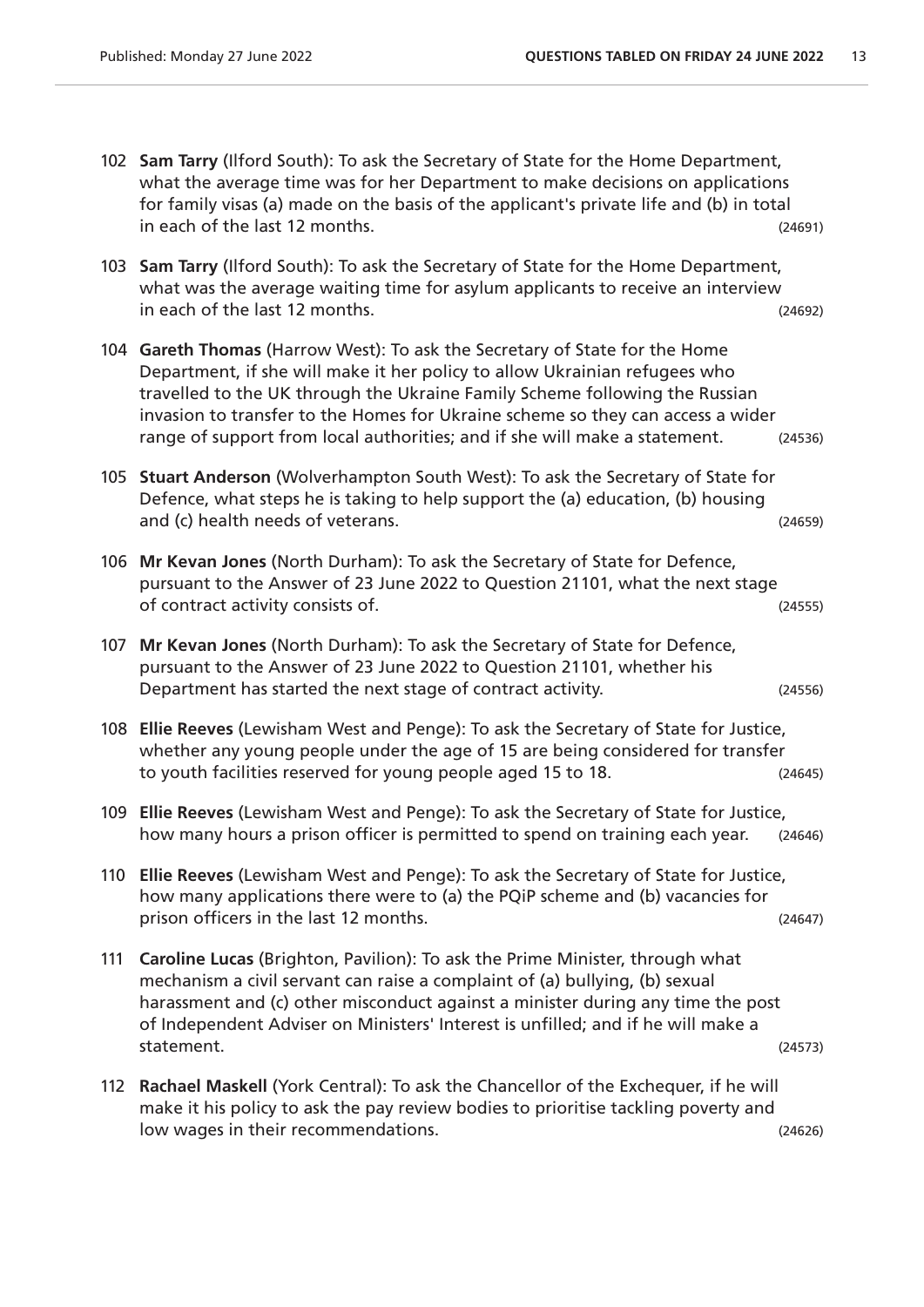113 **Tulip Siddiq** (Hampstead and Kilburn): To ask the Chancellor of the Exchequer, whether his department requested the publication of Towers Waston's calculations of the relative losses of Equitable Life policyholders affected by maladministration. (24632) 114 **Tulip Siddiq** (Hampstead and Kilburn): To ask the Chancellor of the Exchequer, how much of the £1.5 billion in announced by the Treasury for compensating Equitable Life policyholders has not been spent as of 24 June 2022. (24633) 115 **Tulip Siddiq** (Hampstead and Kilburn): To ask the Chancellor of the Exchequer, what assessment he has made of the impact of levels of unfilled vacancies at the Financial Conduct Authority on the regulator's ability to fulfil its statutory objectives. (24634) 116 **Tulip Siddiq** (Hampstead and Kilburn): To ask the Chancellor of the Exchequer, how much the Financial Conduct Authority has spent in the last 12 months on legal fees and advice relating to its dispute with Unite on recognising a trade union. (24635) 117 **Sam Tarry** (Ilford South): To ask the Chancellor of the Exchequer, what assessment he has made of the implications for his policies of the findings of research by Kantar, published on 20 June 2022, that the average annual grocery bill in the UK will potentially rise by £380 this year. (24694) will potentially rise by £380 this year. 118 **Sam Tarry** (Ilford South): To ask the Chancellor of the Exchequer, when he last met a representative of the National Union of Rail, Maritime and Transport Workers in person. (24697) 119 **Kate Green** (Stretford and Urmston): To ask the Minister for Women and Equalities, whether she plans to bring a commencement order for Section 1 Public Sector Duty on Socio-economic Inequalities of the Equality Act 2010; and if she will make a statement. The statement of the statement of the statement of the statement of the statement of the statement of the statement of the statement of the statement of the statement of the statement of the statemen

## Questions for Answer on Wednesday 29 June

#### **Questions for Written Answer**

1N **Emily Thornberry** (Islington South and Finsbury): To ask the Attorney General, pursuant to the Answers of 21 June to Questions 16866 and 16870, what assessment she has made of the impact of the UK's reliance on Ukrainian authorities for (a) the collection of antemortem records of missing or at risk UK citizens in Ukraine and (b) the identification of deceased UK citizens in Ukraine, on the effectiveness of future investigations into Russian war crimes in Ukraine. (24564)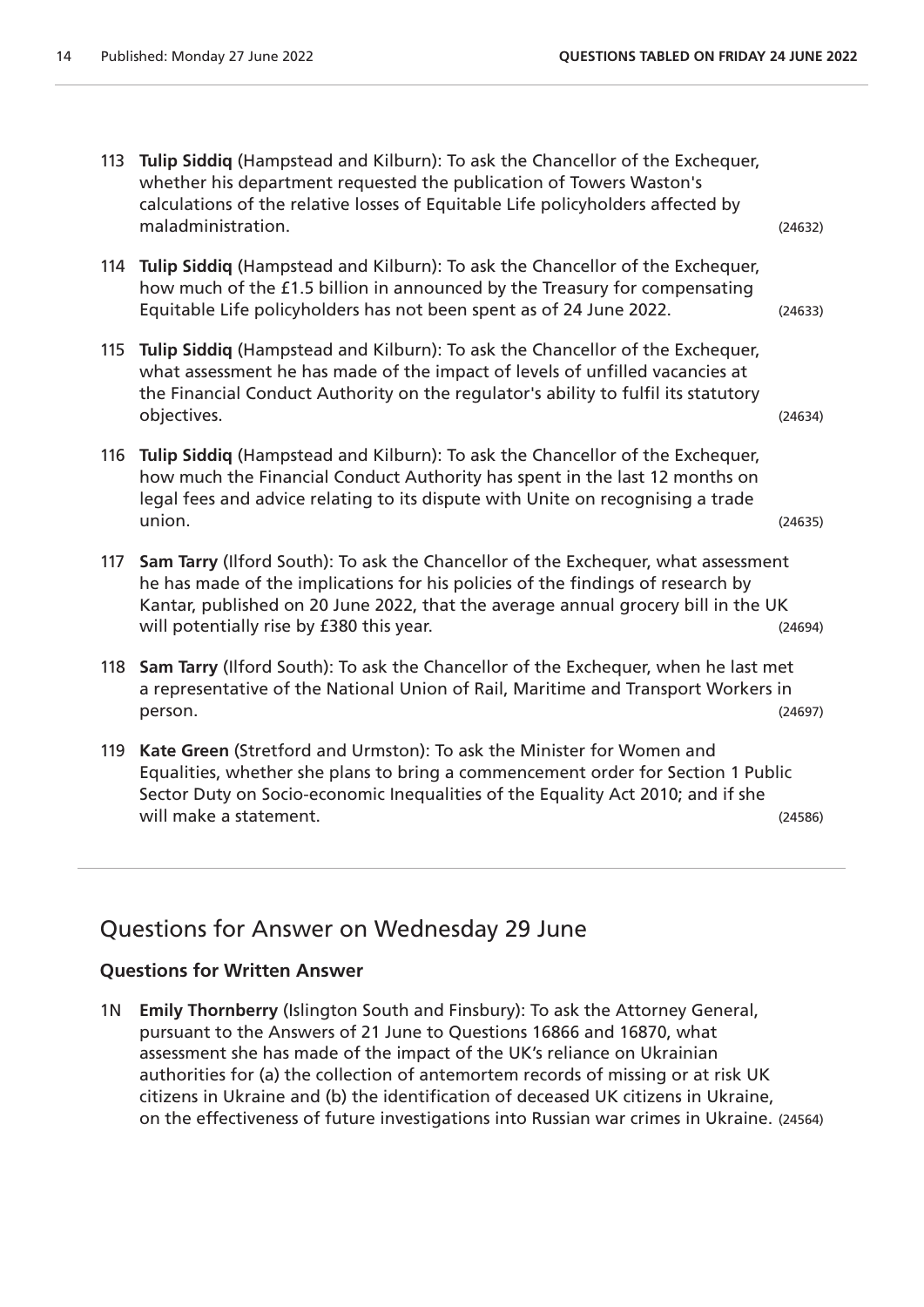- 2N **Wayne David** (Caerphilly): To ask the Minister for the Cabinet Office, with reference to the report by Sir Robert Francis entitled, Compensation and Redress for the Victims of Infected Blood, Recommendations for a Framework, published on 7 June 2022, what discussions he has had with Cabinet colleagues on providing additional funding allocations to ensure that compensation payments to people affected by contaminated blood products are not funded from existing health and social care budgets. (24548)
- 3N **Alan Brown** (Kilmarnock and Loudoun): To ask the Secretary of State for Business, Energy and Industrial Strategy, pursuant to the Answer of 22 June 2022 to Question 18947, whether it is his policy to encourage the export of hydrogen. (24623)
- 4N **Alan Brown** (Kilmarnock and Loudoun): To ask the Secretary of State for Business, Energy and Industrial Strategy, pursuant to the Answer of 22 June 2022 to Question 18947, whether it is Government policy to allocate public funds to support the export of hydrogen. (24624)
- 5N **Alan Brown** (Kilmarnock and Loudoun): To ask the Secretary of State for Business, Energy and Industrial Strategy, pursuant to the Answer of 22 June 2022 to Question 18947, what assessment he has made of the capacity of the UK hydrogen sector to deliver hydrogen to both the (a) UK and (b) overseas markets; and if he will make a statement. The statement of the statement of the statement of the statement of the statement of the statement of the statement of the statement of the statement of the statement of the statement of the statemen
- 6N **Jessica Morden** (Newport East): To ask the Secretary of State for Business, Energy and Industrial Strategy, what plans he has to publish the Government's consultation on the reduction of indirect costs to industry as a result of the Renewables Obligation as outlined in the Energy Security Strategy in April 2022.(24565)
- 7N **Dr Alan Whitehead** (Southampton, Test): To ask the Secretary of State for Business, Energy and Industrial Strategy, what the total spending of the Department on staff resource was to support the delivery of (a) the Nuclear Sector Deal, (b) the Offshore Wind Sector Deal and (c) the North Sea Transition Deal. (24527)
- 8N **Dr Alan Whitehead** (Southampton, Test): To ask the Secretary of State for Business, Energy and Industrial Strategy, what the total spending on external consultancy by the Department was to support the delivery of (a) the Nuclear Sector Deal, (b) the Offshore Wind Sector Deal and (c) the North Sea Transition Deal. (24528)
- 9N **Dr Alan Whitehead** (Southampton, Test): To ask the Secretary of State for Business, Energy and Industrial Strategy, pursuant to the Answer of 16 June to Question 16806, what agreements were made in the contract that took Bulb Energy into the Special Administration Regime about the repayment of loans to investors. (24529)
- 10N **Dr Alan Whitehead** (Southampton, Test): To ask the Secretary of State for Business, Energy and Industrial Strategy, pursuant to the Answer of 16 June 2022 to Question 16806 on Simple Energy: Insolvency, what was the source of the payments from Simple Energy to Sequoia Investments referenced in the Monthly Investor Report from Sequoia Investment Group dated 29 April 2022. (24530)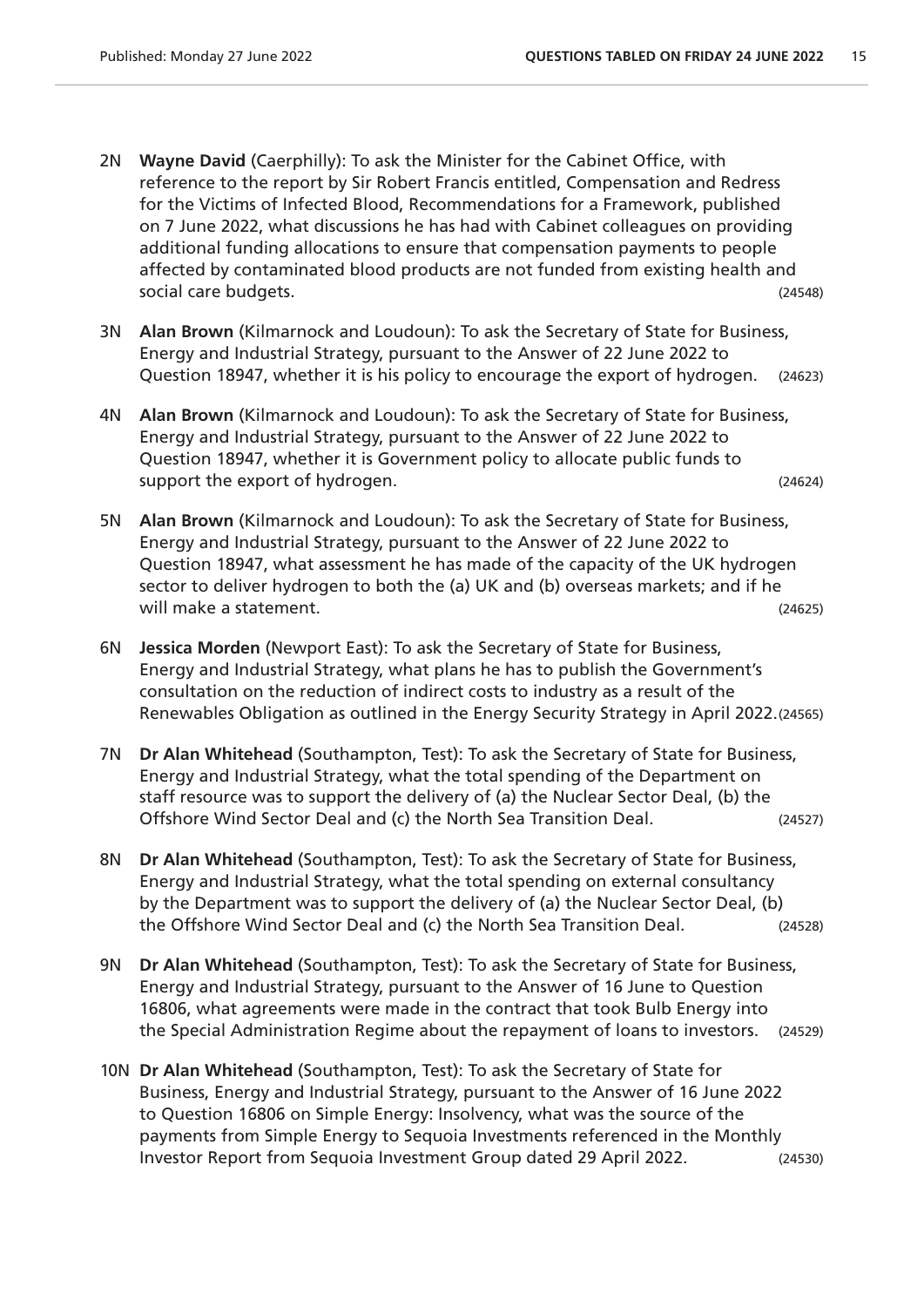- 11N **Gerald Jones** (Merthyr Tydfil and Rhymney): To ask the Secretary of State for Digital, Culture, Media and Sport, how much funding her Department has provided to the British Boxing Board of Control in each year since 2017. (24627)
- 12N **Mr Kevan Jones** (North Durham): To ask the Secretary of State for Digital, Culture, Media and Sport, what sanctions the Ofcom can impose on advertisers referred to them by the Advertising Standards Agency for consistently breaking advertising standards. (24558)
- 13N **Mrs Emma Lewell-Buck** (South Shields): To ask the Secretary of State for Education, pursuant to the Answer of 23 June 2022 to Question 18916 on Children: Asylum, if he will ask the Children's Commissioner to provide a written update on that issue; and if he will make it his policy to place a copy of the response in the Library of both Houses. (24601)
- 14N **Bridget Phillipson** (Houghton and Sunderland South): To ask the Secretary of State for Education, pursuant to the Answer of 23 June 2022 to Question 18884, on Schools: Email, whether he has issued recent guidance to academy schools on ensuring that information intended for parents and supplied over email is routinely made as accessible as possible to parents who (a) lack access to a desktop computer or tablet at home, (b) do not have English as a first language and (c) may experience other challenges in opening and reading attachments to emails.(24584)
- 15N **Bridget Phillipson** (Houghton and Sunderland South): To ask the Secretary of State for Education, pursuant to the Answer of 23 June 2022 to Question 18884, on Schools: Email, if he will amend the (a) School Information Regulations and (b) Governance Handbook to ensure that schools use modern digital communications with parents in a way that is (i) effective and (ii) inclusive, especially for those parents who have difficulties using email, reading and opening attachments, and (iii) in line with wider best practice across government; and if he will make a statement. (24585)
- 16N **Emma Hardy** (Kingston upon Hull West and Hessle): To ask the Secretary of State for Environment, Food and Rural Affairs, how many water companies and local authorities have published joint plans to manage surface water flood risk as recommended in Surface water management: A government update, Next steps on building infrastructure resilience. (24653)
- 17N **Drew Hendry** (Inverness, Nairn, Badenoch and Strathspey): To ask the Secretary of State for Environment, Food and Rural Affairs, if his Department will make an assessment of the potential merits of allowing the Animal and Plant Health Agency to conduct regulatory checks on animals travelling with refugees from Ukraine immediately upon their arrival in the UK. (24622)
- 18N **Daniel Zeichner** (Cambridge): To ask the Secretary of State for Environment, Food and Rural Affairs, how many and what proportion of direct payments made to farmers were (a) less than £30,000, (b) £30,001 to £50,000, (c) £50,001 to £150,000 and (d) more than £150,000 in the most recent financial year for which information is available. (24606)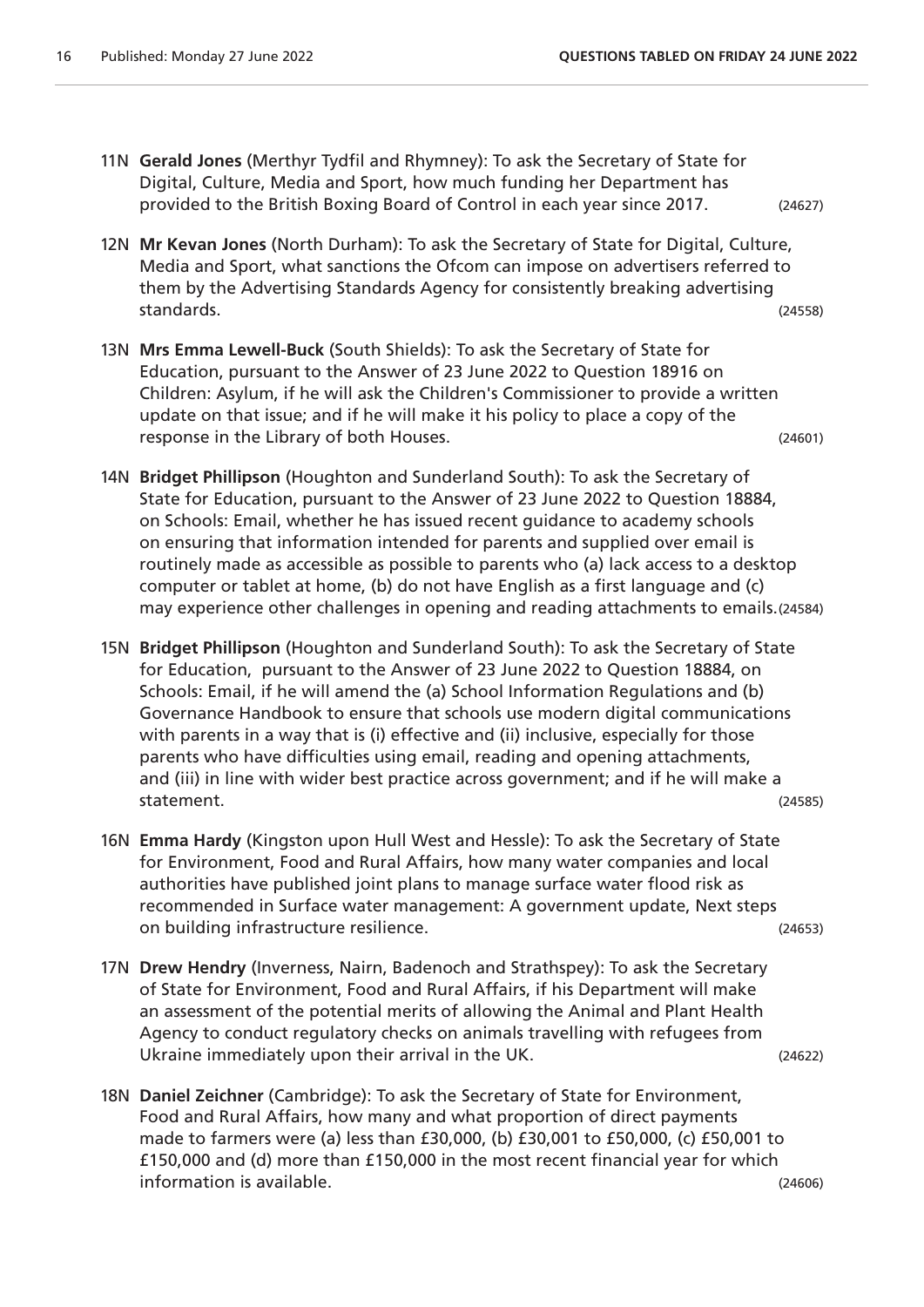| 19N Daniel Zeichner (Cambridge): To ask the Secretary of State for Environment, Food<br>and Rural Affairs, how much funding his Department paid to farmers in (a) direct<br>payments, (b) Countryside Stewardship funding, (c) Environmental Stewardship<br>Scheme funding, (d) other payments and (e) in total in the financial years (i) 2020-<br>21 and (ii) 2021-22.                                                                                                                                                                        | (24607) |
|-------------------------------------------------------------------------------------------------------------------------------------------------------------------------------------------------------------------------------------------------------------------------------------------------------------------------------------------------------------------------------------------------------------------------------------------------------------------------------------------------------------------------------------------------|---------|
| 20N Emily Thornberry (Islington South and Finsbury): To ask the Secretary of State for<br>International Trade, when she intends to answer Question UIN 13663, tabled on 7<br>June 2022.                                                                                                                                                                                                                                                                                                                                                         | (24562) |
| 21N Alex Norris (Nottingham North): To ask the Secretary of State for Levelling Up,<br>Housing and Communities, what discussions he has had with the Secretary of State<br>for Digital, Culture, Media and Sport on the potential implications of the rise in<br>energy prices on the ability of public (a) swimming pools and (b) other leisure<br>facilities to remain open.                                                                                                                                                                  | (24651) |
| 22N Alex Norris (Nottingham North): To ask the Secretary of State for Levelling<br>Up, Housing and Communities, what recent discussions he has had with<br>representatives of (a) local authorities and (b) public leisure facilities on the<br>potential impact of the rise in energy prices on public leisure facilities.                                                                                                                                                                                                                     | (24652) |
| 23N Gavin Robinson (Belfast East): To ask the Secretary of State for Levelling Up,<br>Housing and Communities, pursuant to the Answer of 23 June 2022 to Question<br>21205 on Homes for Ukraine Scheme, if he will make a comparative assessment<br>of the adequacy of the (a) Northern Ireland Executive and (b) his Department's<br>scheme for payments to sponsors.                                                                                                                                                                          | (24605) |
| 24N Sam Tarry (Ilford South): To ask the Secretary of State for Transport, when he<br>last met a representative of the National Union of Rail, Maritime and Transport<br>Workers in person.                                                                                                                                                                                                                                                                                                                                                     | (24674) |
| 25N Sam Tarry (Ilford South): To ask the Secretary of State for Transport, when his<br>Department last held in-person discussions with the National Union of Rail,<br>Maritime and Transport Workers.                                                                                                                                                                                                                                                                                                                                           | (24675) |
| 26N Sam Tarry (Ilford South): To ask the Secretary of State for Transport, what<br>discussions he has had with the Secretary of State for Education on the impact of<br>the national rail strikes on children's exam attendance.                                                                                                                                                                                                                                                                                                                | (24677) |
| 27N Emily Thornberry (Islington South and Finsbury): To ask the Secretary of State<br>for Transport, pursuant to the Answer of 23 June 2022 to Question 21138 on<br>Department for Transport: Procurement, which non-governmental organisations<br>received copies of the work package request issued by his Department on 26<br>May 2022; through what channels was the work package request issued; and if<br>he will set who were recipients of the work package request required to sign<br>confidentiality agreements before receiving it. | (24561) |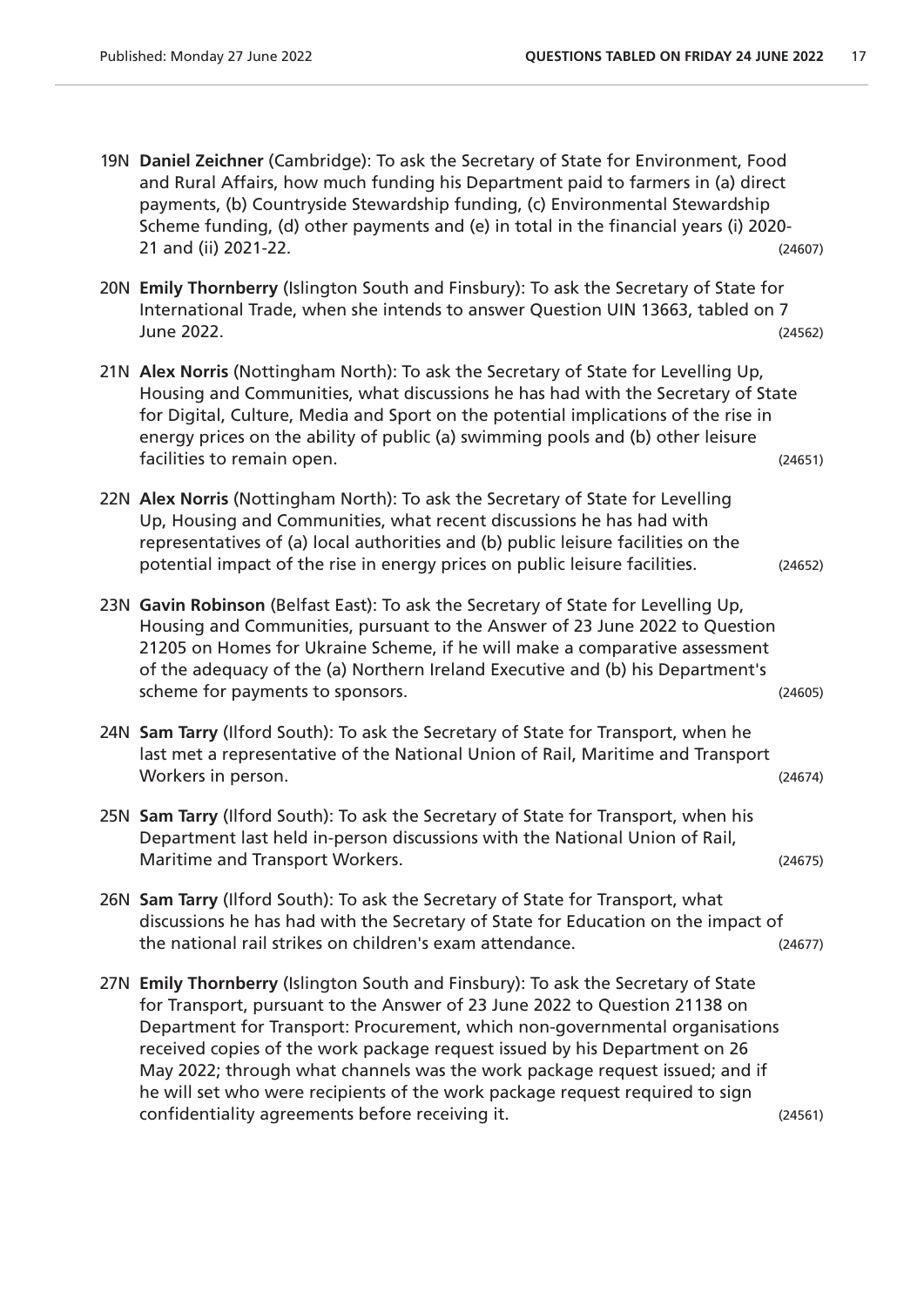- 28N **Karin Smyth** (Bristol South): To ask the Secretary of State for Work and Pensions, if her Department will take steps to ensure that carers who are in receipt of Carer's Allowance who do not live at the same address as the person they care for receive the £150 cost of living payment in recognition of the additional caring costs they  $face.$  (24614)
- 29N **Karin Smyth** (Bristol South): To ask the Secretary of State for Work and Pensions, whether she is taking steps to ensure that carers who temporarily live with the person they care and are on a low income are entitled to the Council tax rebate.

(24615)

- 30N **Karin Smyth** (Bristol South): To ask the Secretary of State for Work and Pensions, whether she has plans to extend the £650 cost of living payment to carers who are in receipt of Carer's Allowance but are under state pension age and do not receive a means tested benefit. (24616)
- 31N **Karin Smyth** (Bristol South): To ask the Secretary of State for Work and Pensions, what steps she is taking to help ensure that carers can meet their monthly expenses. (24617)
- 32N **Sir Stephen Timms** (East Ham): To ask the Secretary of State for Work and Pensions, with reference to the oral evidence to the Work and Pensions Committee of the Change Director General and Senior Responsible Owner for universal credit, on 24 November 2021, Q34, HC728, how many cases of the 90,00 estimated as not correct have been identified through reverification as not correct; and in how many of those cases has mandatory reconsideration been applied for. (24534)
- 33N **Feryal Clark** (Enfield North): To ask the Secretary of State for Health and Social Care, how many admissions to NHS accident and emergency departments were there for gynaecology patients in England in each year since 2010. (24668)
- 34N **Angela Rayner** (Ashton-under-Lyne): To ask the Secretary of State for Health and Social Care, how much his Department spent on external recruitment consultants in (a) 2019, (b) 2020 and (c) 2021; how many full time equivalent posts were filled as a result of that expenditure; and how many of those posts were filled by individuals recruited from outside the civil service. (24604)
- 35N **Florence Eshalomi** (Vauxhall): To ask the Secretary of State for Foreign, Commonwealth and Development Affairs, what plans she has to support local LGBT+ communities in the most challenging contexts in low and middle income countries. (24720)
- 36N **Stewart Malcolm McDonald** (Glasgow South): To ask the Secretary of State for Foreign, Commonwealth and Development Affairs, if she will make an assessment of the implications for the effectiveness of the Government's policies on sanctions against Russia of the potential use of proceeds accruing to the National Bank Trust from the sale of properties in the UK. (24618)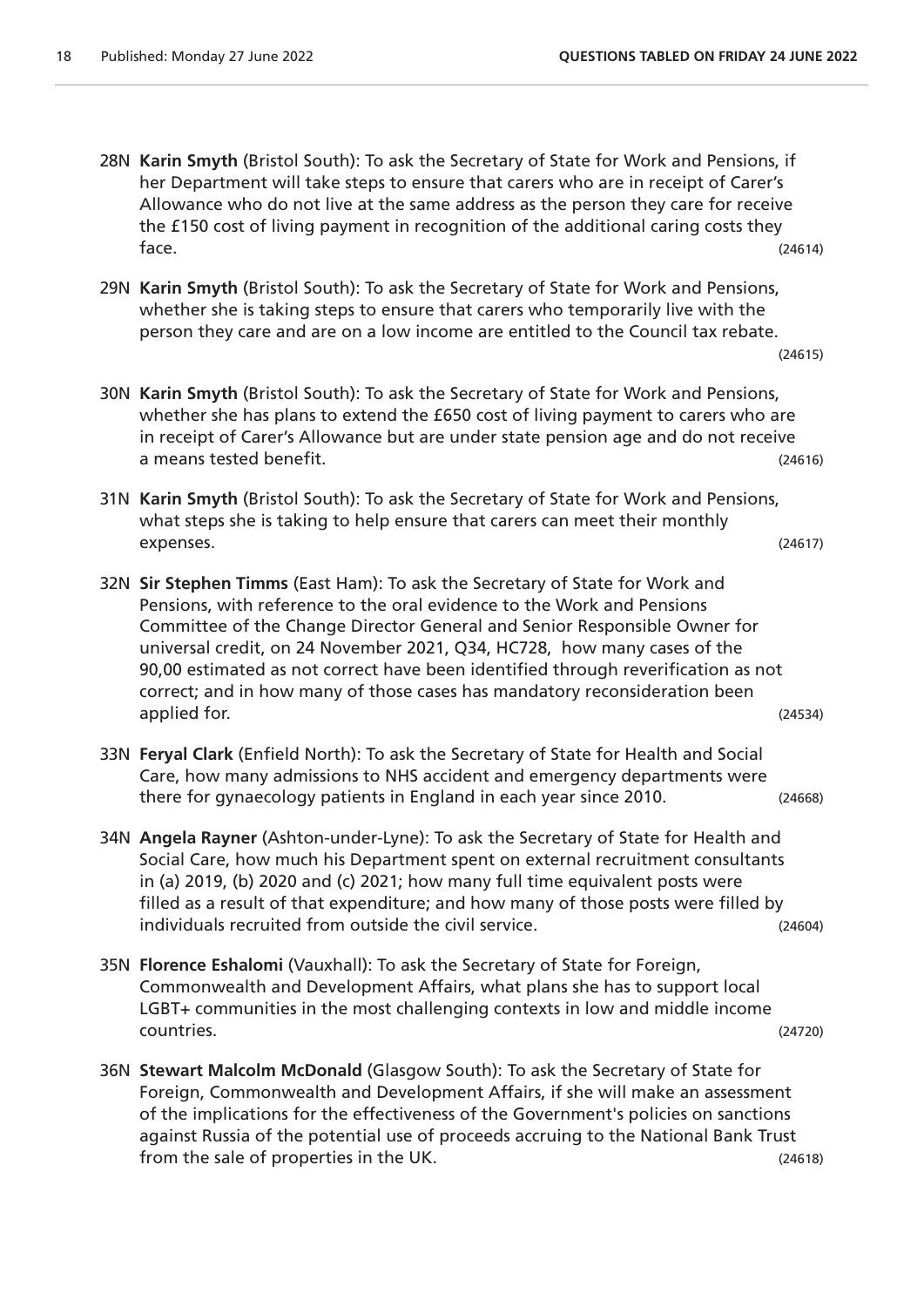- 37N **Mr Virendra Sharma** (Ealing, Southall): To ask the Secretary of State for Foreign, Commonwealth and Development Affairs, what steps she is taking to improve UK diplomatic relations with Taiwan. (24569)
- 38N **Emily Thornberry** (Islington South and Finsbury): To ask the Secretary of State for Foreign, Commonwealth and Development Affairs, pursuant to the Answer of 212 June to Question 16876, what assessment she has made on the applicability of the memorandum of understanding on the repatriation of UK citizens, to the Russian war on Ukraine. (24563)
- 39N **Chris Evans** (Islwyn): To ask the Secretary of State for the Home Department, what steps her Department are taking to reduce waiting times on the 101 nonemergency line. (24577)
- 40N **Chris Evans** (Islwyn): To ask the Secretary of State for the Home Department, what assessment she has made of the impact of delays in answering calls to the 101 non emergency line on reporting of anti-social behaviour. (24578)
- 41N **Chris Evans** (Islwyn): To ask the Secretary of State for the Home Department, what assessment she has made of the potential merits of amending Section 59 of the Police Reform Act 2002 to include vehicles which transport illegal off road bikes.(24581)
- 42N **Chris Evans** (Islwyn): To ask the Secretary of State for the Home Department, what steps her Department will take to help ensure that (a) all off road bikes are registered and (b) all owners of those types of bikes are identifiable. (24582)
- 43N **Chris Evans** (Islwyn): To ask the Secretary of State for the Home Department, what steps her Department is taking ensure all off road bikes are registered to new owners when ownership is transferred. (24583)
- 44N **Dan Jarvis** (Barnsley Central): To ask the Secretary of State for the Home Department, what recent assessment she has made of the adequacy of the time taken to process visas for Ukrainian refugees under the Homes for Ukraine Scheme; and what the average time for a visa to be issued is as of 24 June 2022. (24596)
- 45N **Dan Jarvis** (Barnsley Central): To ask the Secretary of State for the Home Department, what steps she is taking to expedite the processing of visas for Ukrainian refugees under the Homes for Ukraine Scheme. (24597)
- 46N **Dan Jarvis** (Barnsley Central): To ask the Secretary of State for the Home Department, how many applications for visas under the Homes for Ukraine scheme have been withdrawn by the applicant in England since the commencement of that scheme. (24598)
- 47N **Darren Jones** (Bristol North West): To ask the Secretary of State for the Home Department, how many ECAA applicants awaiting a decision have been waiting for longer than the standard service provision as of 23 June 2022. (24648)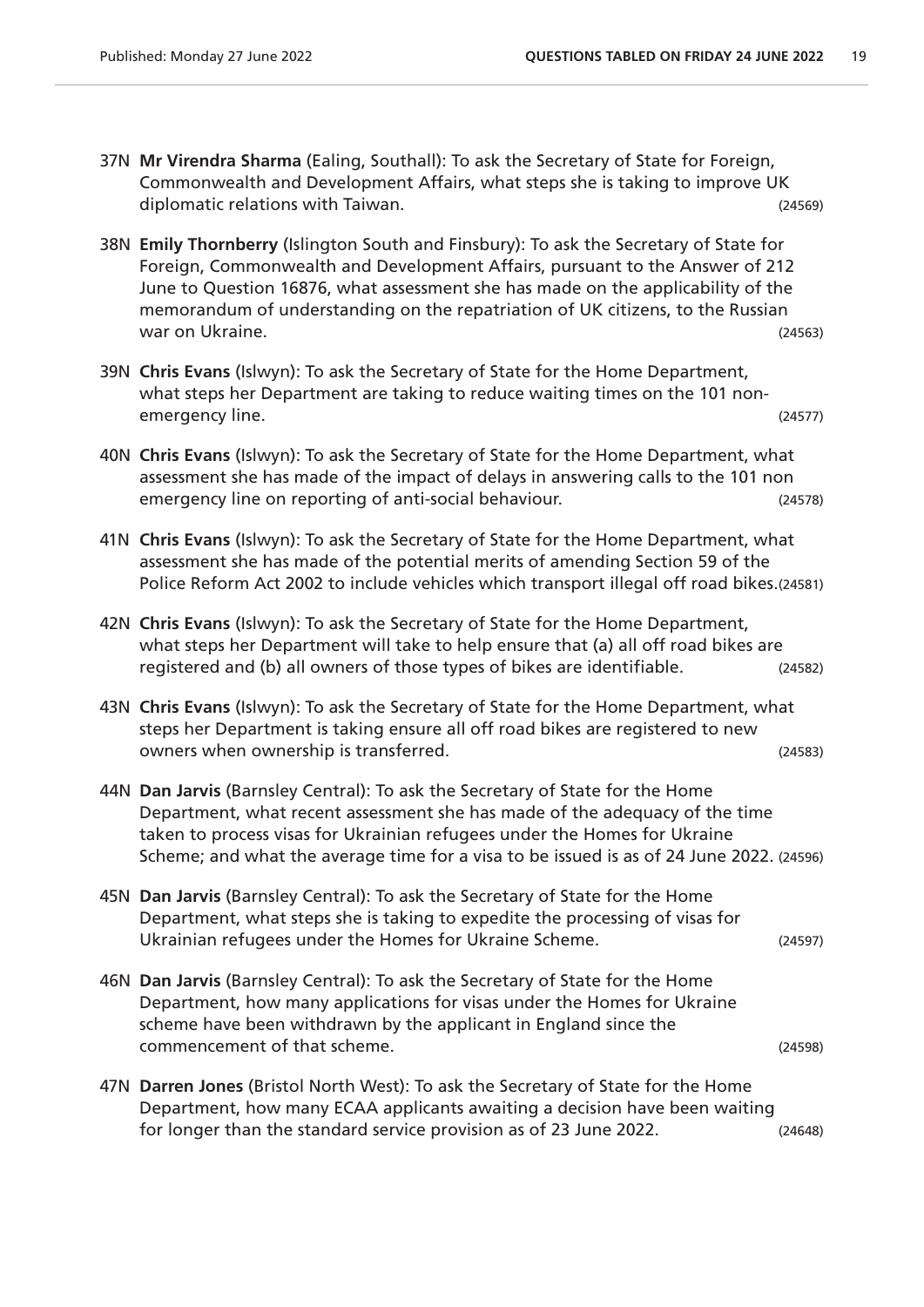| 48N Anne McLaughlin (Glasgow North East): To ask the Secretary of State for the<br>Home Department, how many and what proportion asylum seekers have been<br>been allocated an initial screening appointment as of 24 June 2022.                                                                                                                                                                                                                                                        | (24609) |
|-----------------------------------------------------------------------------------------------------------------------------------------------------------------------------------------------------------------------------------------------------------------------------------------------------------------------------------------------------------------------------------------------------------------------------------------------------------------------------------------|---------|
| 49N Anne McLaughlin (Glasgow North East): To ask the Secretary of State for the<br>Home Department, what the average time it takes is between an asylum seeker<br>applying for an initial screening interview and them receiving one.                                                                                                                                                                                                                                                   | (24610) |
| 50N Anne McLaughlin (Glasgow North East): To ask the Secretary of State for the<br>Home Department, what proportion of asylum seekers awaiting an initial<br>screening interview are in receipt of section 98 support.                                                                                                                                                                                                                                                                  | (24611) |
| 51N Anne McLaughlin (Glasgow North East): To ask the Secretary of State for the<br>Home Department, pursuant to the Answer of 23 June 2022 to Question 21222 on<br>Asylum: Electronic Tagging, what the estimated cost to the public purse is of the<br>pilot programme establishing whether electronic monitoring is an effective way<br>to improve and maintain regular contact management with asylum claimants who<br>arrive in the UK in order to progress their immigration case. | (24612) |
| 52N Anne McLaughlin (Glasgow North East): To ask the Secretary of State for the<br>Home Department, pursuant to Answer of 23 June to Question 21222, what the<br>estimated cost to the public purse is of the pilot scheme to electronically monitor<br>asylum claimants who arrive in the UK per person, per month.                                                                                                                                                                    | (24613) |
| 53N Yasmin Qureshi (Bolton South East): To ask the Secretary of State for the Home<br>Department, how many police officers were based in (a) Bolton South East<br>constituency and (b) the Metropolitan Borough of Bolton in each year since 2010.                                                                                                                                                                                                                                      | (24570) |
| 54N Yasmin Qureshi (Bolton South East): To ask the Secretary of State for the Home<br>Department, what was the average spending, per head, on police in (a) Bolton<br>South East constituency, (b) the Metropolitan Borough of Bolton, (c) the North<br>West and (d) England in each year since 2010.                                                                                                                                                                                   | (24571) |
| 55N Rob Roberts (Delyn): To ask the Secretary of State for the Home Department,<br>whether her Department has taken recent steps to strengthen the accountability<br>of Police and Crime Commissioners; what assessment she has made of the<br>effectiveness of the Police and Crime Commissioner position since it was<br>established; and if she will make a statement.                                                                                                               | (24663) |
| 56N Rob Roberts (Delyn): To ask the Secretary of State for the Home Department, what<br>recent progress her Department has made on the establishment of a new national<br>cyber crime force; and what recent steps her Department has taken to provide the<br>police with new technologies to help reduce crime.                                                                                                                                                                        | (24664) |
| 57N Rob Roberts (Delyn): To ask the Secretary of State for the Home Department, what<br>steps she has taken to establish a National Crime Laboratory.                                                                                                                                                                                                                                                                                                                                   | (24665) |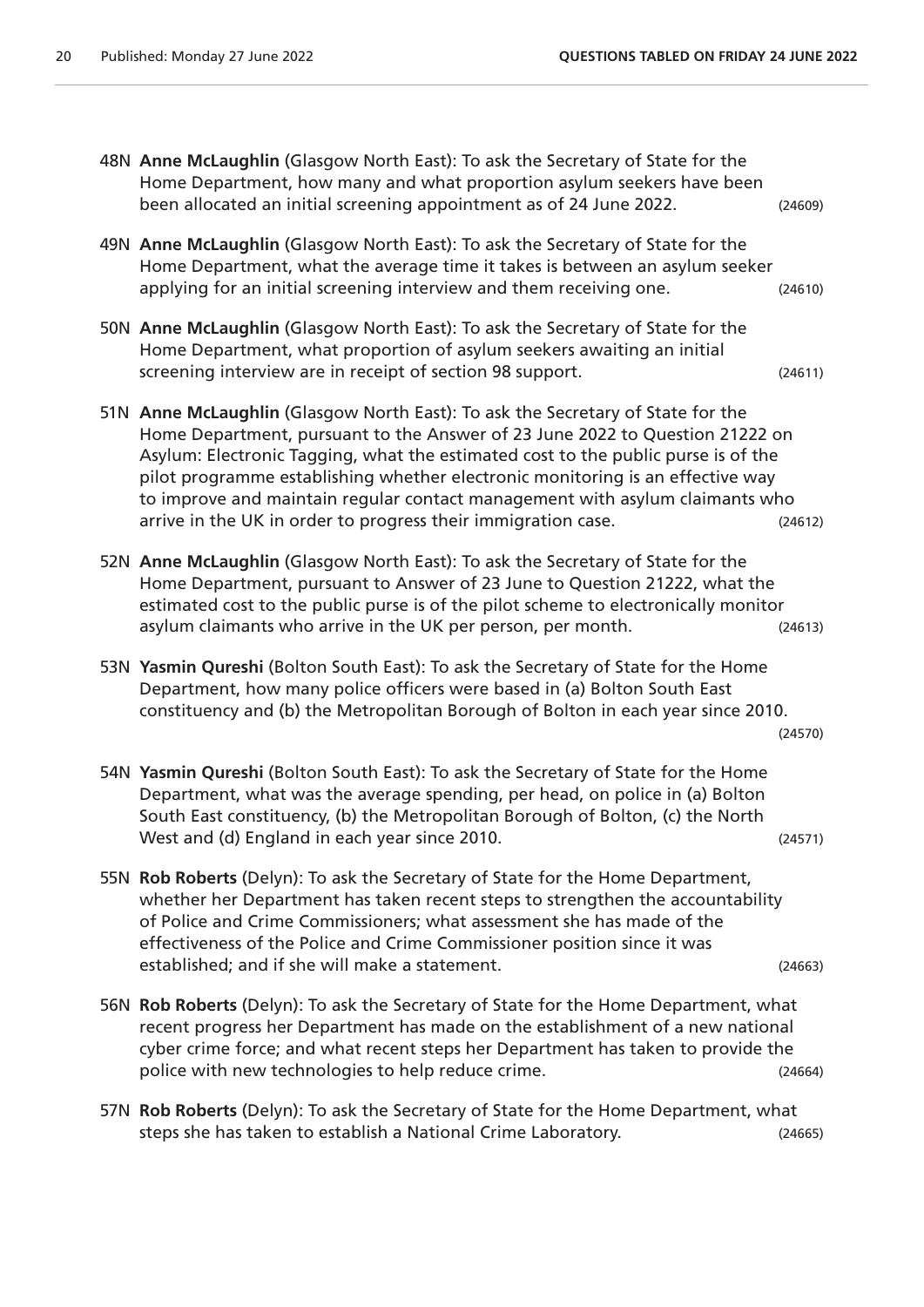58N **Rob Roberts** (Delyn): To ask the Secretary of State for the Home Department, with reference to the Manchester Arena bombing in 2017, what steps she has taken to improve the (a) safety and (b) security of public venues. (24666) 59N **Rob Roberts** (Delyn): To ask the Secretary of State for the Home Department, what recent steps her Department has taken to (a) help tackle unauthorised encampments established by travellers, (b) introduce new powers for the police to seize (i) vehicles and (ii) other property owned by people who trespass and (c) make intentional trespass a criminal offence. (24667) 60N **Sir Stephen Timms** (East Ham): To ask the Secretary of State for the Home Department, how many applicants who had leave to remain in the UK renewed applied successfully for a Change of Conditions in the same quarter in each quarter since 2017. (24532) 61N **Sir Stephen Timms** (East Ham): To ask the Secretary of State for the Home Department, how many people had their leave to remain in the UK renewed and consequently no longer had the No Recourse to Public Funds condition applied to them in each quarter of the last five years. (24533) 62N **Karl Turner** (Kingston upon Hull East): To ask the Secretary of State for the Home Department, what discussions she has had with Border Force on the potential implications of extending the Offshore wind workers Immigration Rules concession 2017 from 2 July 2022 to 31 October 2022. (24576) 63N **John Healey** (Wentworth and Dearne): To ask the Secretary of State for Defence, when his Department first made 550 Service Family Accommodation units available for Afghans relocated to the UK under the Afghan Relocations and Assistance Policy. (24539) 64N **John Healey** (Wentworth and Dearne): To ask the Secretary of State for Defence, how many staff worked at the Defence Fire and Rescue service in each year since 2010. (24540) 65N **John Healey** (Wentworth and Dearne): To ask the Secretary of State for Defence, when he plans trials on the Ajax armoured vehicle programme to resume. (24541) 66N **John Healey** (Wentworth and Dearne): To ask the Secretary of State for Defence, pursuant to the Answer of 13 June 2022 to Question 13049 on Armed Forces: Pay, when he expects to receive the Armed Forces Pay Review Body's recommendation for 2022-23. (24542) 67N **John Healey** (Wentworth and Dearne): To ask the Secretary of State for Defence, what steps his Department has taken to help support armed forces (a) personnel, (b) veterans, and (c) families in the context of the rise in the cost of living. (24543) 68N **Dan Jarvis** (Barnsley Central): To ask the Secretary of State for Defence, what progress has been made by the Royal Military Police on supporting Kenyan detectives investigating the potential involvement of British soldiers in the death

of Agnes Wanjiru in Kenya in 2012; and if he will make a statement. (24594)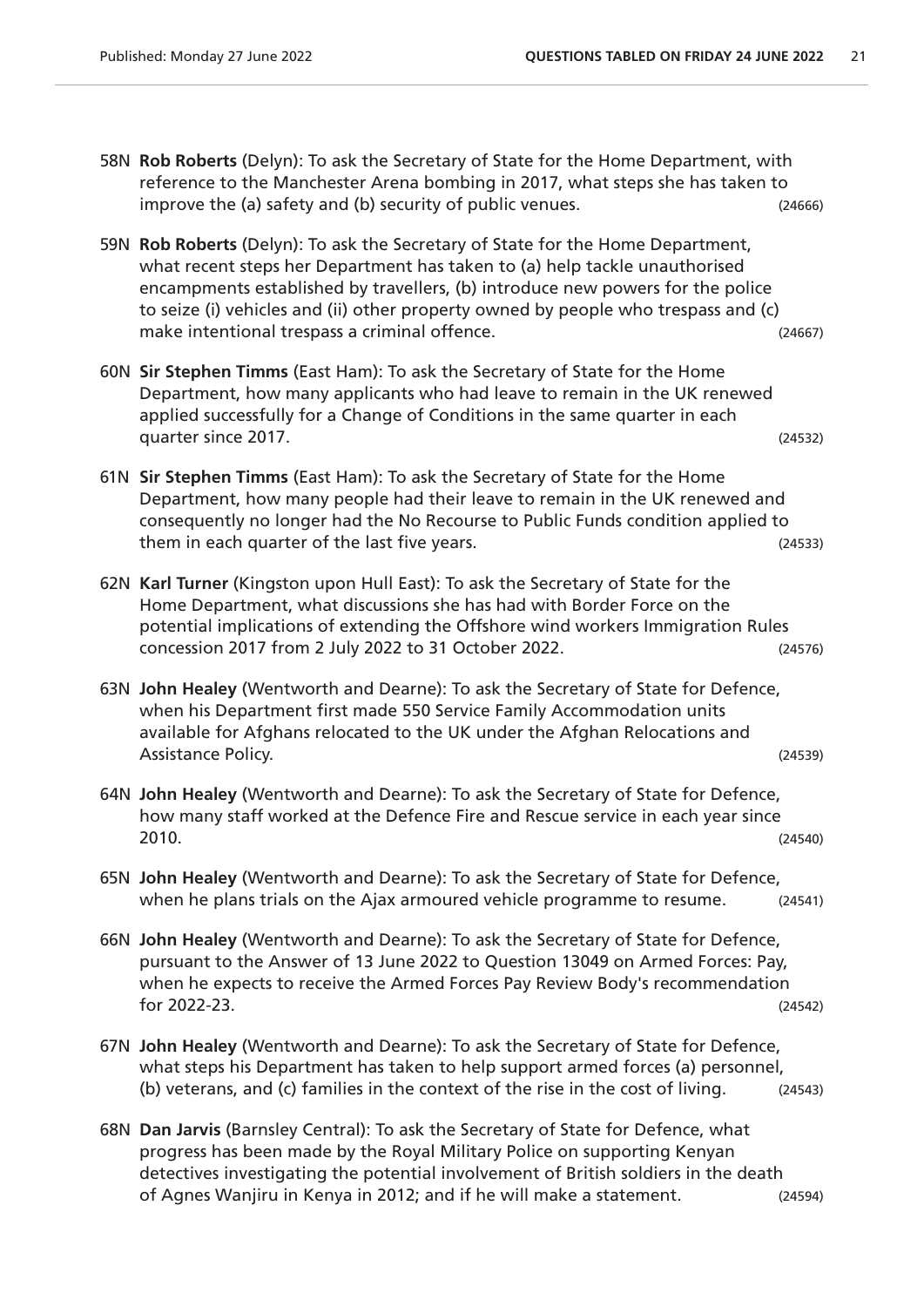- 69N **Mr Kevan Jones** (North Durham): To ask the Secretary of State for Defence, with reference to his speech at the Atlantic Future Forum on October 2021, what his policy is on UK involvement in the Fleet Solid Support Ship contract. (24549) 70N **Ellie Reeves** (Lewisham West and Penge): To ask the Secretary of State for Justice, whether males and females are detained together in the youth estate. (24644) 71N **Andrew Gwynne** (Denton and Reddish): To ask the Prime Minister, whether it is his policy to maintain the obligations set out under Article 5.3 of the World Health Organisation Framework Convention on Tobacco Control; and whether he has discussed the Government's tobacco policy with (a) Lynton Crosby or (b) any people or organisations with links to the tobacco industry. (24721) 72N **Angela Rayner** (Ashton-under-Lyne): To ask the Prime Minister, whether he had further meetings with international bankers to discuss raising the cap on bankers' bonuses following his meeting on 7 June 2022 entitled Financial Services Roundtable to discuss global competitiveness, levelling up and net zero. (24602) 73N **Angela Rayner** (Ashton-under-Lyne): To ask the Prime Minister, what the outcome was of his meeting on 7 June 2022 entitled Financial Services Roundtable to discuss global competitiveness, levelling up and net zero. (24603) 74N **Dan Carden** (Liverpool, Walton): To ask the Chancellor of the Exchequer, whether he has had recent discussions with representatives of financial institutions on the level of interest rates offered to savers. (24654) 75N **Drew Hendry** (Inverness, Nairn, Badenoch and Strathspey): To ask the Chancellor of the Exchequer, what assessment his Department has made of the likelihood of VAT inflating petrol and diesel prices as retail prices increase. (24620) 76N **Drew Hendry** (Inverness, Nairn, Badenoch and Strathspey): To ask the Chancellor of the Exchequer, whether his Department has made an assessment of the potential merits of introducing tax rebates on VAT for key workers in respect of petrol and diesel purchases for travel to work. (24621) 77N **Dan Jarvis** (Barnsley Central): To ask the Chancellor of the Exchequer, with reference to the oral contribution of the Financial Secretary to the Treasury of 25 May 2022, Official Report, column 168WH, what recent discussions he has had with his officials on waiving car parking charges for NHS workers; and when his Department plans to respond to the hon. Member for Barnsley Central in writing. (24595) 78N **Stewart Malcolm McDonald** (Glasgow South): To ask the Chancellor of the Exchequer, what assessment he has made of the potential merits of providing additional financial support to those in receipt of Carers Allowance in the context of the rise in the cost of living. (24619)
	- 79N **Sam Tarry** (Ilford South): To ask the Chancellor of the Exchequer, when his Department last held in-person discussions with the National Union of Rail, Maritime and Transport Workers. (24676)